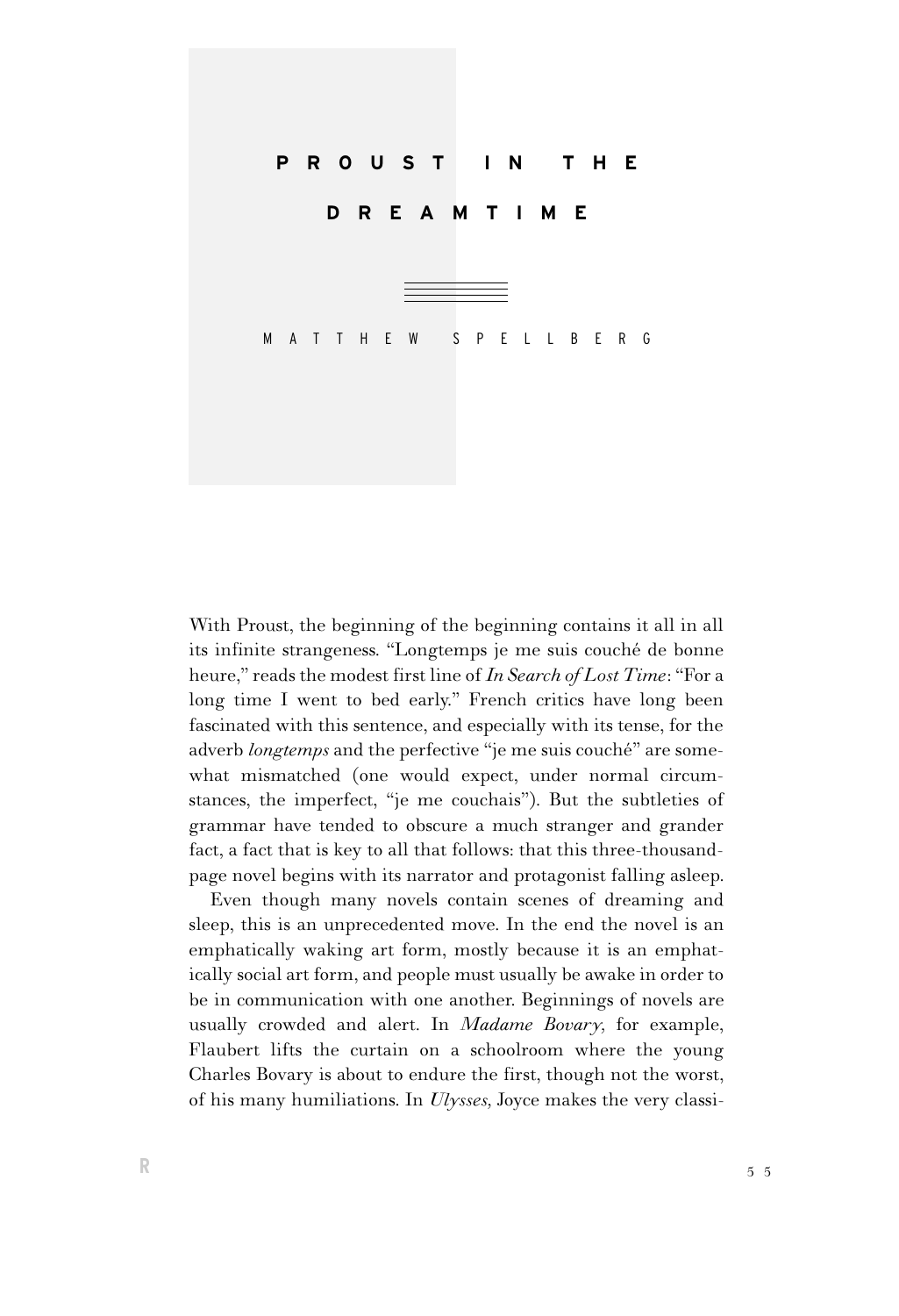cal decision to begin at daybreak, with Buck Mulligan waving his bowl of shaving lather at Stephen Dedalus and pretending to be a Catholic priest (in chapter 4 there is a second beginning, again at daybreak, with Bloom fixing breakfast for his indolent and unfaithful wife). On the first page of *Buddenbrooks,* Thomas Mann gives us little Toni stumbling over her catechism with three generations of the family surrounding her, no one yet knowing that she will be the only one of them still alive on the last page. Woolf's *To the Lighthouse,* meanwhile, begins by somewhat presumptuously eavesdropping on a conversation already in progress, so that we overhear Mrs Ramsey make her promise to James that he can go, on the following day, to the lighthouse. And while it's true that on the first page of *Anna Karenina* someone *is* asleep, it's already morning, and he's asleep only so that he can wake up and thus make explicit his entry (or rather reentry) into the circumstances of the novel: Stiva, dwelling on a pleasant dream, suddenly remembers that he's been sleeping in the study because his household is in shambles over his affair with the governess, and he feels quite miserable.

Stiva's awakening on the first page of *Anna Karenina* is emblematic of the experience of reading a nineteenth-century novel. On the first page we open our eyes as if out of a long sleep and find everyone else has been up and about for many hours. We are suddenly and completely engulfed in plans for marriage or divorce, the uproar of servants and masters, ambitions for social advancement and financial gain, furnishings and journeys and debts.

How strange, then, for Proust's novel to start in the bedroom – and not as the sunlight filters through the windows or as a lover is just leaving, but rather in the very moment when consciousness is about to be obliterated, and, even more important, when the narrator is about to be cut off by his closing eyelids from all companionship, to enter that state of being when the obligations of family and friends and society ladies in their salons are all temporarily suspended. (The editor Marc Humblot rejected the manuscript saying, "I cannot understand how monsieur could spend thirty pages describing how he tosses and turns in his bed before falling asleep.'') If such a move has antecedents, they come not from the novel but from the medieval dream-vision. Books that begin with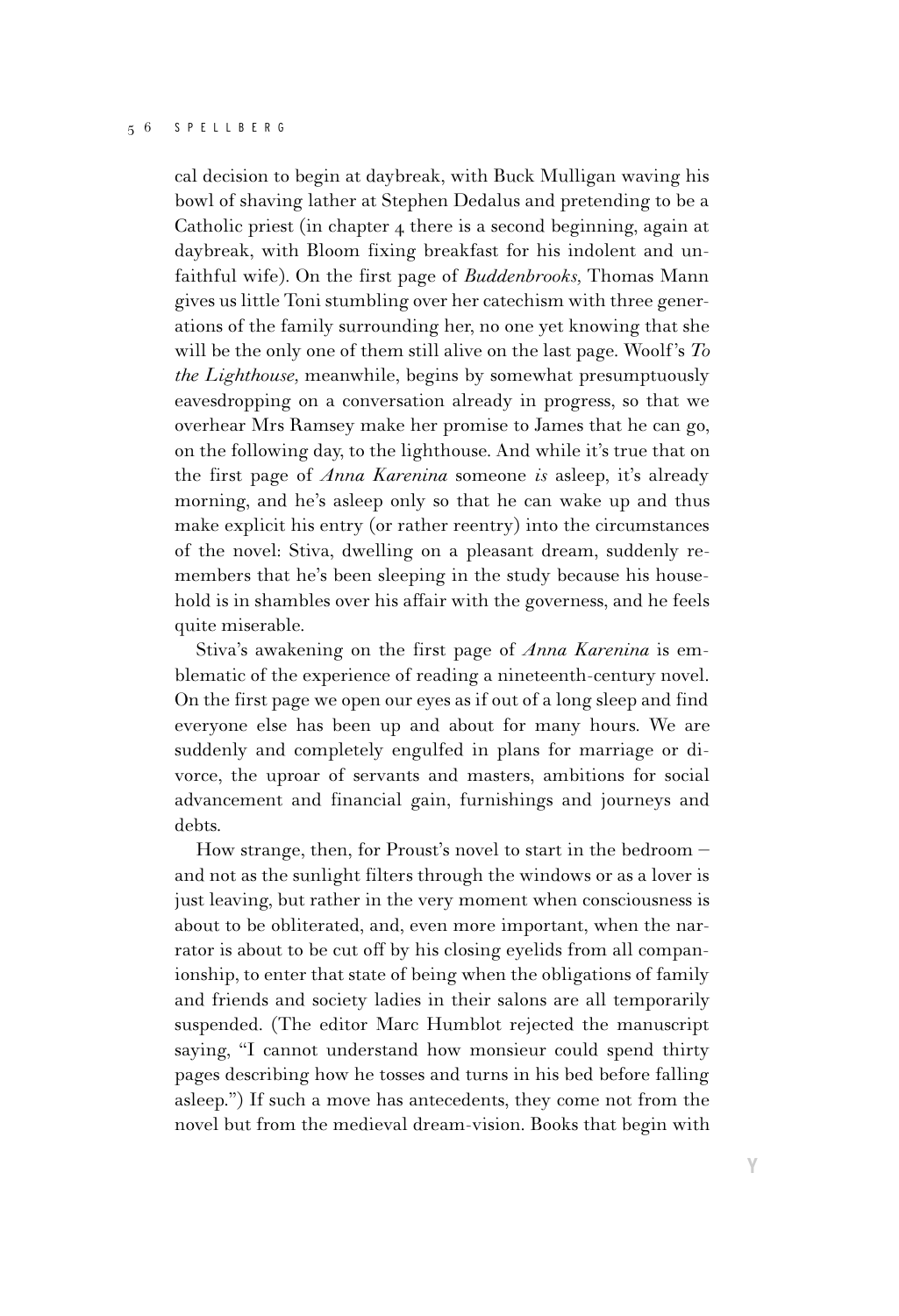the protagonist falling asleep include the *Romance of the Rose,* the *House of Fame, Piers Plowman,* and their direct descendent, *The Pilgrim's Progress* – allegorical works which leave the world of bodies behind in order to lend body and shape to ideas and emotions.

Proust's novel may not be explicitly allegorical, but it does make a clear move in its opening pages away from the outside world to the phenomenal one, from one of physical forms to mutable, metamorphic ones:

For a long time, I went to bed early. Sometimes, when I had to put out my candle, my eyes would close so quickly that I had not even time to say to myself: "I'm falling asleep." And half an hour later the thought that it was time to go to sleep would awaken me; I would make as if to put away the book which I imagined was still in my hands, and to blow out the light; I had gone on thinking, while I was asleep, about what I had just been reading, but these thoughts had taken a rather peculiar turn; it seemed to me that I myself was the immediate subject of my book: a church, a quartet, the rivalry between François I and Charles V. This impression would persist for some moments after I awoke; it did not offend my reason, but lay like scales upon my eyes and prevented them from registering the fact that the candle was no longer burning. [trans. C. K. Scott Moncrieff and Terence Kilmartin]

Falling asleep radically severs the narrator's connection to the waking world, and transposes him onto a plane governed by a set of foreign ontological rules, the ontological rules of dreaming. No longer does one merely perceive objects, or think them; one *becomes* the church, the string quartet, the rivalry. The three objects are presented in a crescendo of the difficult-to-imagine-yourselfin, each more conceptually confounding than the last. We can picture with relative ease what it might be like to be a church: the body its walls, the mouth its door, the eyes rose windows with stained-glass irises. We might also be able to imagine what it's like to be a string quartet, though it depends on how we understand that word  $-$  as a group of players, as a set of instruments, as a printed score, or as a series of musical notes, for example those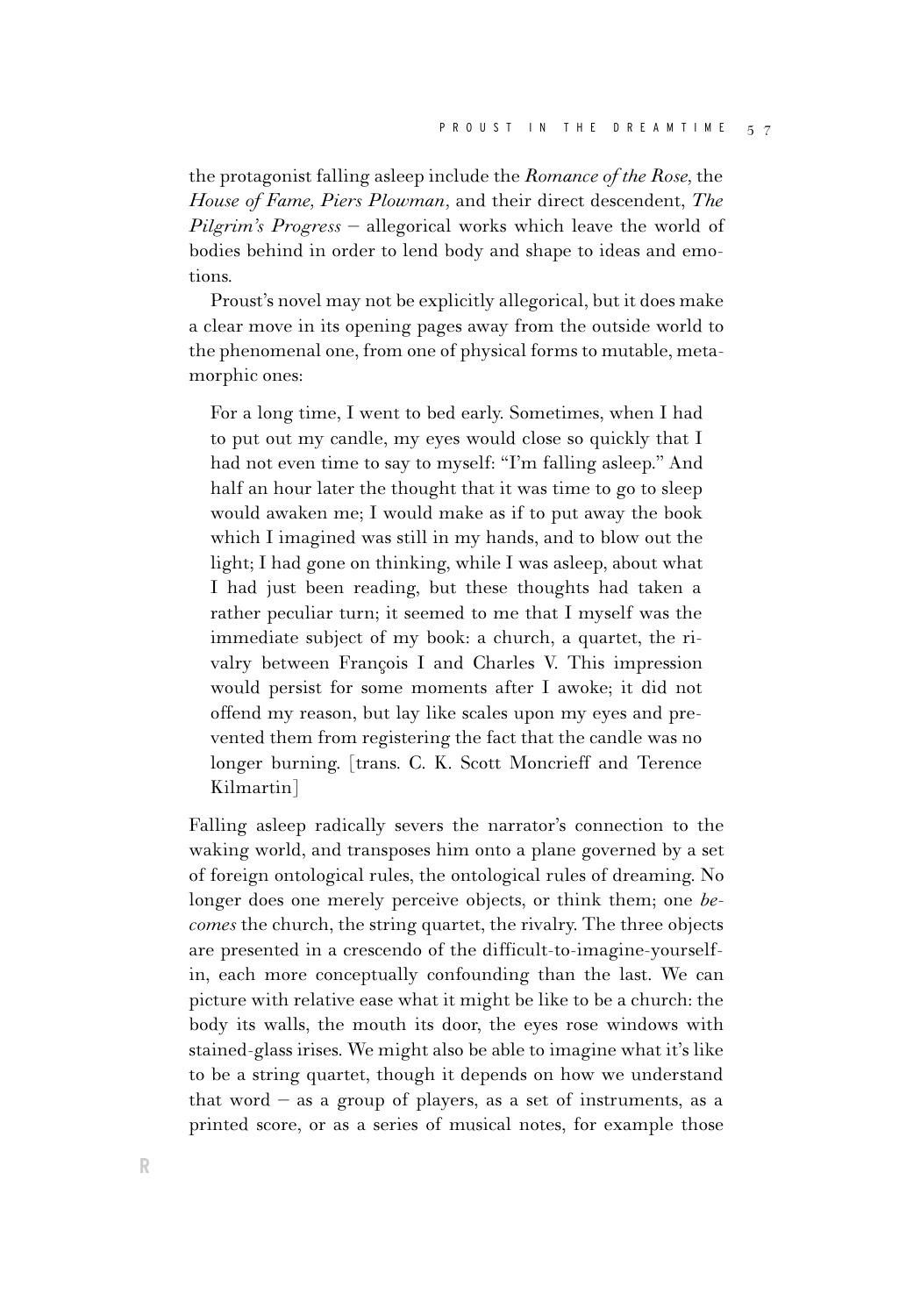from Beethoven's beautiful opus 132. So what has the narrator *become?* Four people bobbing and bowing in evening dress? An elegant spatter of semiquavers recumbent on ledger lines? Or is he a richly textured four-part sonic rising and falling, his existence re-corporealized as a sequence of sound waves? But the string quartet is not the end of our problems, for what do we make of *being* a rivalry (not two people in a rivalry, but the rivalry itself), a state of existence that is nearly impossible to conceptualize? How much does a rivalry weigh? What does it look like? Can it think? Perhaps it rises into the air like a hot-air balloon about to explode from the tension of its own self-importance.

By the end of this sequence the narrator has become a physical embodiment of an abstraction, and he's done so with exceptional ease. In the Proustian imaginarium, turning into a rivalry doesn't require pain or anxiety: to become an abstraction might be a catastrophe in Kafka or a polemic in Marx, but here it's simply one more back-flip amid the acrobatics of nocturnal thought. It is emblematic of the ontological ease of the dream, in which anything can become anything (how far we are from the social humiliation of dreams in Tolstoy, Dostoyevsky, or the Nighttown travesties of *Ulysses*!). Sweetly, generously, the narrator says that none of this "offends" his reason. When he wakes for a moment, he says, these experiences hang ''like scales'' on his eyes: in the dreamstate, perception and imagination are tied together, inseparable and inescapable.

The audacity of the scene is augmented by the central presence of the act of reading. On the first page of one of the longest and most demanding reading experiences in the Western canon, the author seems to suggest that we should have done with reading and move straight through to hallucination. For this opening passage is nothing short of a lesson in the reading (perhaps envisioning) of *In Search of Lost Time.* To enter into this book, Proust announces, you must be able not so much to read it as to dream it; you must be able to become it, to study it in your sleep, move over its pages with the single-mindedness of a somnambulist, wear it like a mask or cloak, have it soak through and re-form you.

The opening of Proust's vast novel might be considered a sequence of overtures nested within one another. "Combray," his title for the first two hundred pages, contains a comprehensive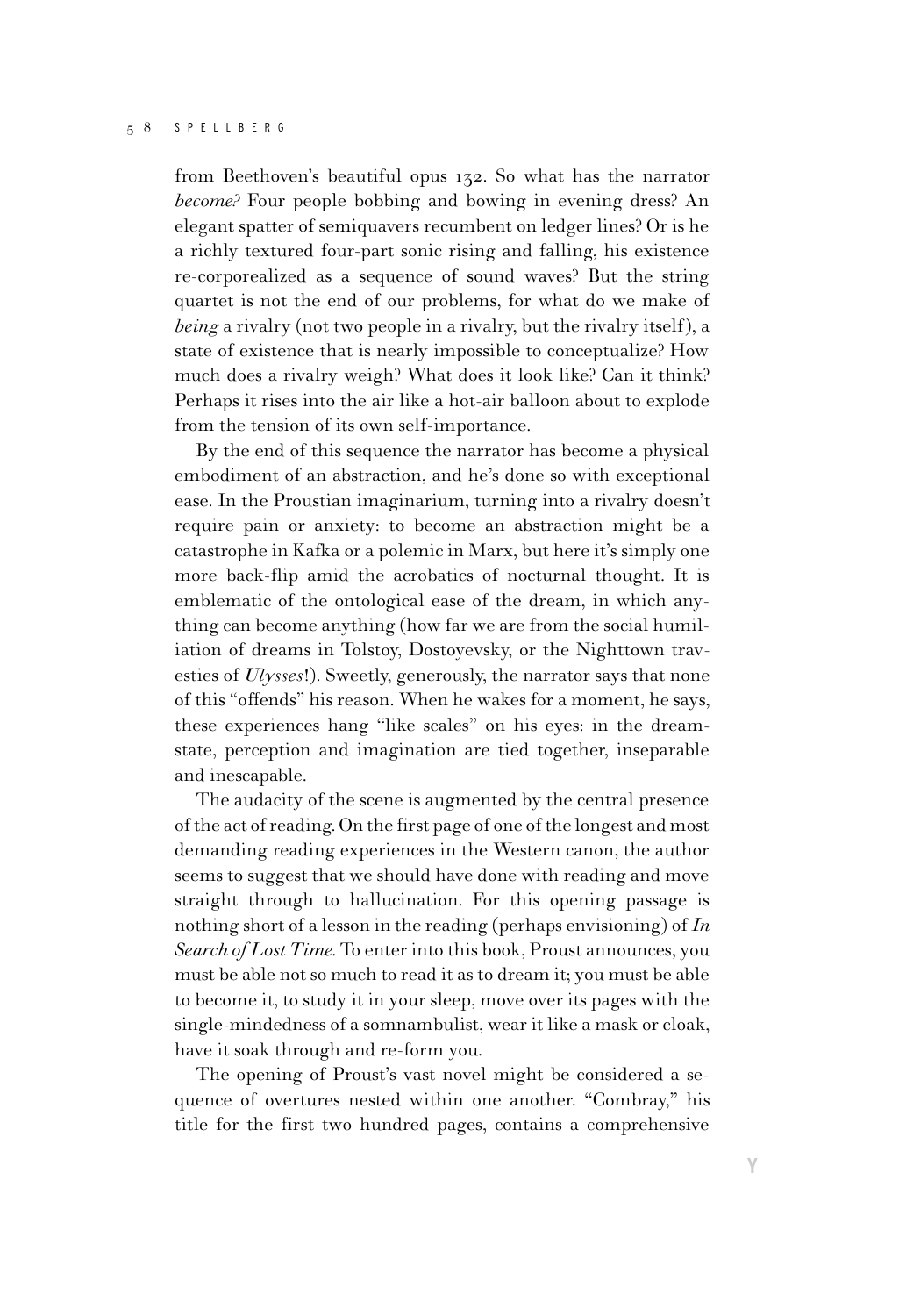distillation of all the novel's main themes – the appreciation of beauty, the desire to make art, the conniptions of jealousy, the resignation to illness, the fascination with homosexuality, the continuous reappraisal of the character of others, the epic pursuit of time lost and found. But the untitled introductory section of "Combray" – a short preliminary chapter of fifty pages containing many of the most famous scenes in the novel, including the dream opening, the encounter with the magic lantern, the fateful goodnight kiss, and, at the end, the discovery of involuntary memory in the *petite madeleine* – is a smaller overture, a more condensed presentation of the same themes which will be elaborated over the following two hundred pages (the rest of ''Combray''), and then again over the following four hundred (*Swann's Way*), and again over the following three thousand (*In Search of Lost Time*). But at the beginning of this smaller overture there is yet a smaller prelude, so condensed and pure as to be almost the untrammeled essence of the work, dissolved into (as Captain Ahab would say) "one small, compendious vertebra." And this opening section, which spans about nine pages, consists solely of a dream and sleep sequence, in which the many declensions of consciousness in the narrator's nighttime world are given free play to alternate with the occasional disorientations born from waking in the darkness.

Many students of this novel, eager to reach the more familiar ground of the goodnight kiss or the petite madeleine, pass over this sequence in silence. But that's a grave error, because this little meditation on the sleeping mind has a complex logic and presents a complete ontological mode – one which, we will see, is crucial for understanding the entirety of this unparalleled novel and its author's twinned visions of consciousness and art.

## *The Qualities of the Proustian Dream*

There are at least four phenomenological qualities native to Proust's dream-world, which constitute, in aggregate, a kind of dream-physics, a definition of the properties of the dream-cosmos. In this phenomenological approach Proust shows his radical departure from that other fin-de-siècle dream connoisseur, Freud. For Freud the *language* of dream is paramount: What does it say,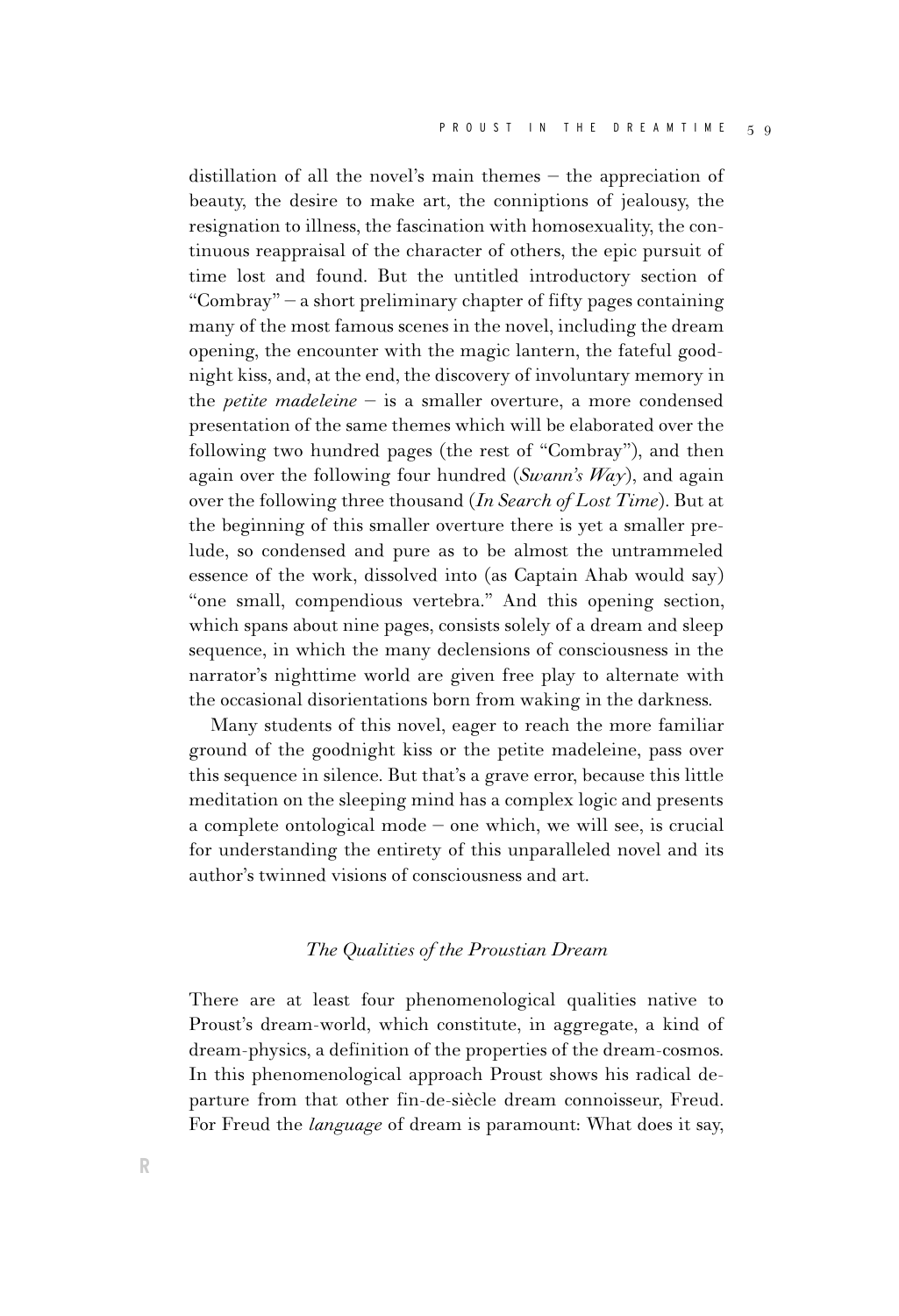and how does it speak? For Proust, on the contrary, the *reality* of dream is paramount. What does it look like? How does it feel? What is the nature of dream-experience? Meaning is to be found in the domain not of dream symbolism but in the realm of dreamfeeling and dream-touch, dream-motion and dream-looking. Proust is concerned not with what to know but how to be, not what we learn, but how, in the oneiric mode, we *are.*

The first and most important feature of Proustian dreamexperience is what might be described as thinking-as-world, or thinking in three dimensions. To think a thought in the dreamstate is not to express it in language; it is not even to render it as a picture or a symbol; it is to *become* the thing, to realize it as a full, three-dimensional object, existing on its own spatiotemporal plane. We must presume that the church which the narrator becomes rests upon a ground and under a sky, that the rivalry is ready to float through space (perhaps rivalries, especially those between kings, loom overhead like zeppelins; perhaps, on the other hand, they skulk in the darkness).

The transition from the thinking-as-language-of-waking to the thinking-as-world-of-dreaming is made literal here. What begins in the waking world as signs on a page (a book about a rivalry) transforms, at the threshold of sleep, into an animate being, or rather a three-dimensional manifestation of the animate being of the narrator. This is what the neuroscientists Nir and Tononi describe as the dream's ability to ''show that the human brain, disconnected from the environment, can generate an entire world of conscious experiences by itself.'' In an essay called ''Dream and Existence'' (Traum und Existenz), Ludwig Binswanger, the founder of the phenomenological school of psychiatry, wrote that waking and dreaming are two modes of life. Waking is *Leben als Geschichte,* life as history or story; while dreaming is *Leben als Funktion*, life as function, or process. What he seems to be suggesting is that in waking life our experience is structured narratively: as we move through the world we register each event as part of a larger arc of experience, or several arcs, each with its own beginning and end (birth and death, sunrise and sunset, convocation and commencement, being hired and being fired). When we dream, in contrast, we live life in a non-narrative structure, one in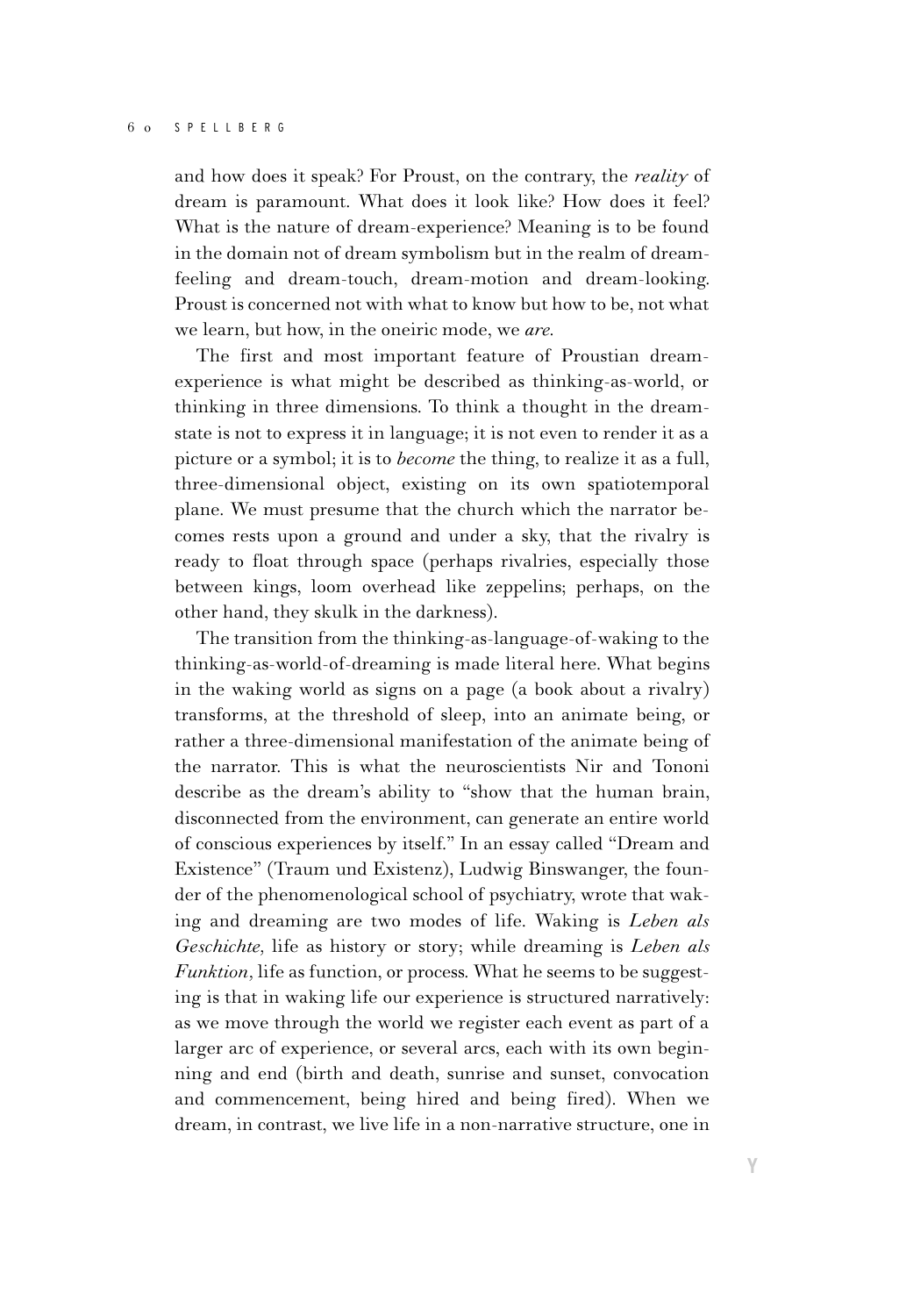which action and existence coincide, so that we find ourselves pursued or loved or aroused without having to enclose these sensations within a larger framework. Instead, each individual experience immediately provides its own framework, its own structure of justification; the dream rearranges itself around each new stimulus (for example: *I am running from a murderer but then I escape him and meet my brother who wishes to race me across a pool filled with jellyfish and, the murderer forgotten, all my energy is seamlessly redirected toward reaching the end and avoiding the sting of the ethereal medusas*). This difference is only underlined by the fact that when we try to carry a dream over from sleep into waking life we have no choice but to narrativize it, to tell it as a story; otherwise it would be incomprehensible. It is a testament to how poorly dreams fit the narrative structure of waking life that listening to them proves, for most people, to be so dull (this resistance to dream narratives may also, incidentally, be one of the reasons why Proust's dreaming has gone relatively unnoticed by even his devoted readers).

A second dream quality, closely related to this one, follows on its heels. This is the fact that in dreaming, the perceived world and the perceiving subject are shackled together. By this I mean that they seem to move as one  $-$  to see something is also to be some- $\text{thing}$  – and this, though perhaps it may sound strange, is in fact so self-evident as to be almost banal: everything that we see in a dream is a part of the dreamer; the objects as well as the subject in a dream are made up of a single person's mental tissue.

How much closer to the perceiver a dream is than reality is something Proust announces only a few paragraphs into his novel, in the first introduction of the love theme in this dream overture:

Sometimes, as Eve was created from a rib of Adam, a woman would be born during my sleep from some strain in the position of my thighs. Conceived from the pleasure I was on the point of consummating, she it was, I imagined, who offered me the pleasure. My body, conscious that its own warmth was permeating hers, would strive to become one with her, and I would awake. The rest of humanity seemed very remote in comparison with this woman whose company I had left but a moment ago; my cheek was still warm from her kiss, my body ached beneath the weight of hers.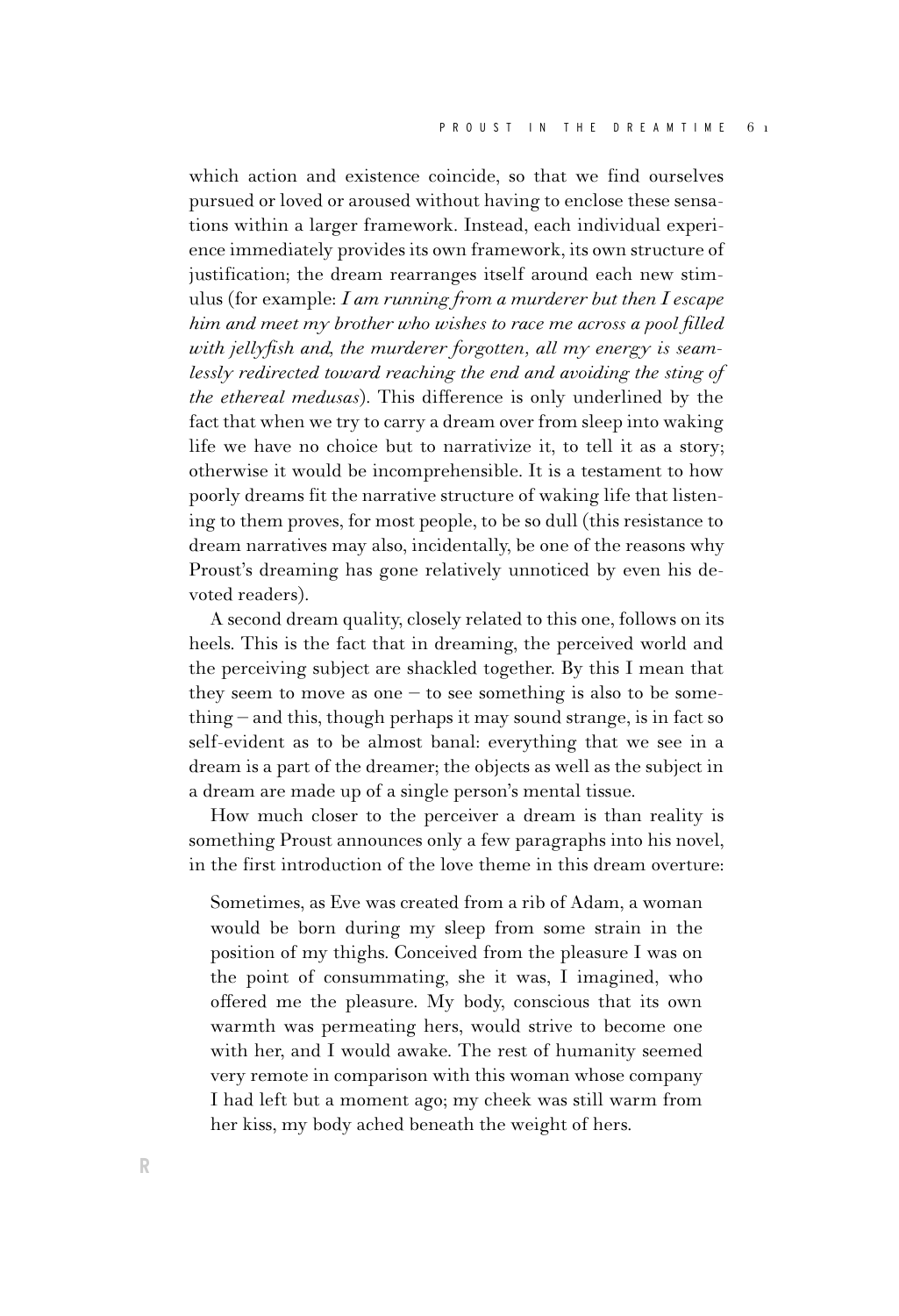In the dream-state, subject and object are inseparable: in fact, they generate each other in a continuous cycle. Bert O. States, in his book *Dreaming and Storytelling,* calls this phenomenon the ''singlemindedness" of dreams, or, as he says quoting Allan Rechtschaffen, the ''nonimaginative'' quality of dreaming. By this he means that the dream-world is extremely limited in counterfactuals. Very often what we think in a dream becomes our reality (though, it's worth saying, not always). Our thoughts rarely stray far from the matter at hand. If the dreamer is taking a test, then she doesn't find herself suddenly wondering what kind of ice cream she'd like to eat when it's over – unless, of course, she then finds herself transported to the ice cream parlor or, more likely, obsessing over the inability to get ice cream (or something far less innocent). Another way of saying this: of all the states we can inhabit in a dream – fear, arousal, shock, frustration, anger, pleasure, nostalgia – it's impossible to be bored. You might also say that it's impossible to be distracted, except that if we are distracted, then the world realigns itself to look like the very thing that was distracting us from our surroundings.

The vocabulary of boredom – one of the great enemies in Proust's novel – beckons to the language of its opposite: attention. Another formulation for this second attribute of the Proustian dream – it may also be an attribute of dreaming in general – is *complete and radical attention.* There is no looking away in a dream, for everywhere you look, the dream is still there. Furthermore, dreamattention looks, in a certain sense, exactly like waking *distraction.* For when we are awake, our minds might pass through a long flowing train of thoughts independent of the goings-on in the physical world around us. We might for all intents and purposes forget where we are in order to pursue thoughts about the need to do the laundry and call Mother and read those medieval poems to the Virgin Mother and the time we lost our own virginity and wondering where that first lover is now and thinking, *I hope he (or she) is happy* but secretly thinking, in a chasm below the reach of language, *I hope he (or she) is miserable.* The sum of these inklings, which are the common matter of the state of being we aptly call *daydreaming,* is defined in contrast to whatever continuous and fixed experience is going on outside the body, in the physical world. If you were to say "Pay attention!" to a person riding this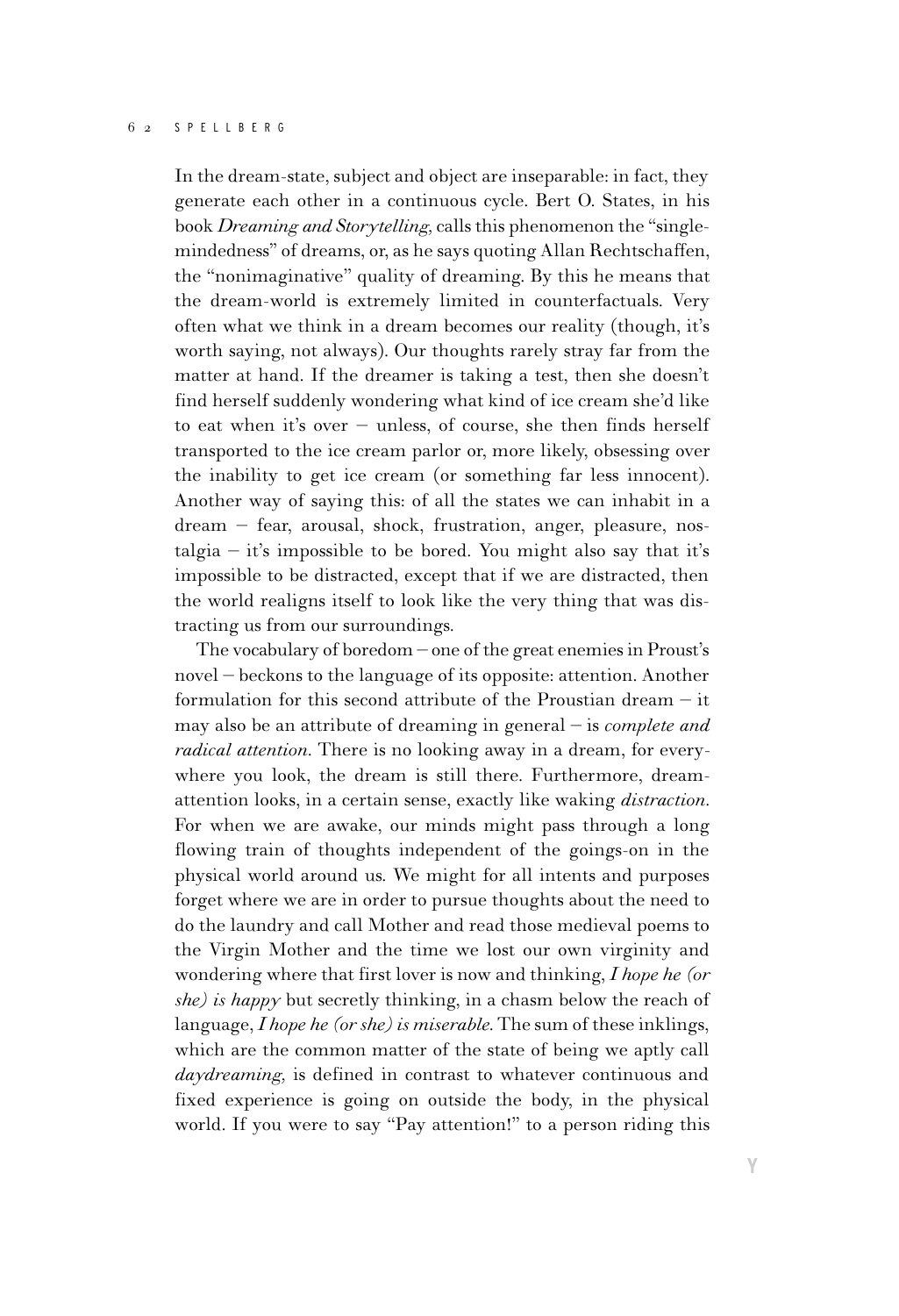train of thoughts, you would not mean pay more attention to your musings on medieval poetry and sexual initiation but, rather, focus on whatever it is in front of you: a concert, a lecture, a business meeting, saying "I do" when the priest tells you to.

In a dream, on the other hand, to *pay attention* is to wander in just this way over the landscape of cognition, to follow the progress of thoughts as they gradually lead the dreamer over an (often literal) path. When we wake this progress seems to have been disjointed, but that's precisely because during sleep it's perfectly coherent, heedless of the restrictions imposed by plausibility or logic. The leaps of thought – maybe incoherent but still seamless, unbroken, in the oneiric state  $-$  become the structuring mechanism for the perceptual reality of the dream, taking us from place to place, person to person, adventure to adventure.

The fluid and metamorphic nature of dream-attention is beautifully described in a passage from *Sodom and Gomorrah,* added to the novel in 1921–22, when Proust, ill and addicted to sleeping medication, was approaching death. He died in November 1922: sleep and dreams were among the first things to materialize into Proust's book; they were also among the last.

I entered the realm of sleep, which is like a second dwelling into which we move for that one person. It has noises of its own and we are sometimes violently awakened by the sound of bells, perfectly heard by our ears, although nobody has rung. It has its servants, its special visitors who call to take us out, so that we are ready to get up when we are compelled to realize, by our almost immediate transmigration into the other dwelling, our waking one, that the room is empty, that nobody has called. The race that inhabits it, like that of our first human ancestors, is androgynous. A man in it appears a moment later in the form of a woman. Things in it show a tendency to turn into men, men into friends and enemies.

Dream-attention is complete and yet also discursive. We engage deeply with the dream-state, but in doing so we don't narrow it down or render it more precise. Instead, the thing we are dreaming evolves, mutates, expands, embraces its opposite and all variations thereupon. A kind of psychological Heisenberg principle is invoked; to lavish your attention on a dream-object is to engender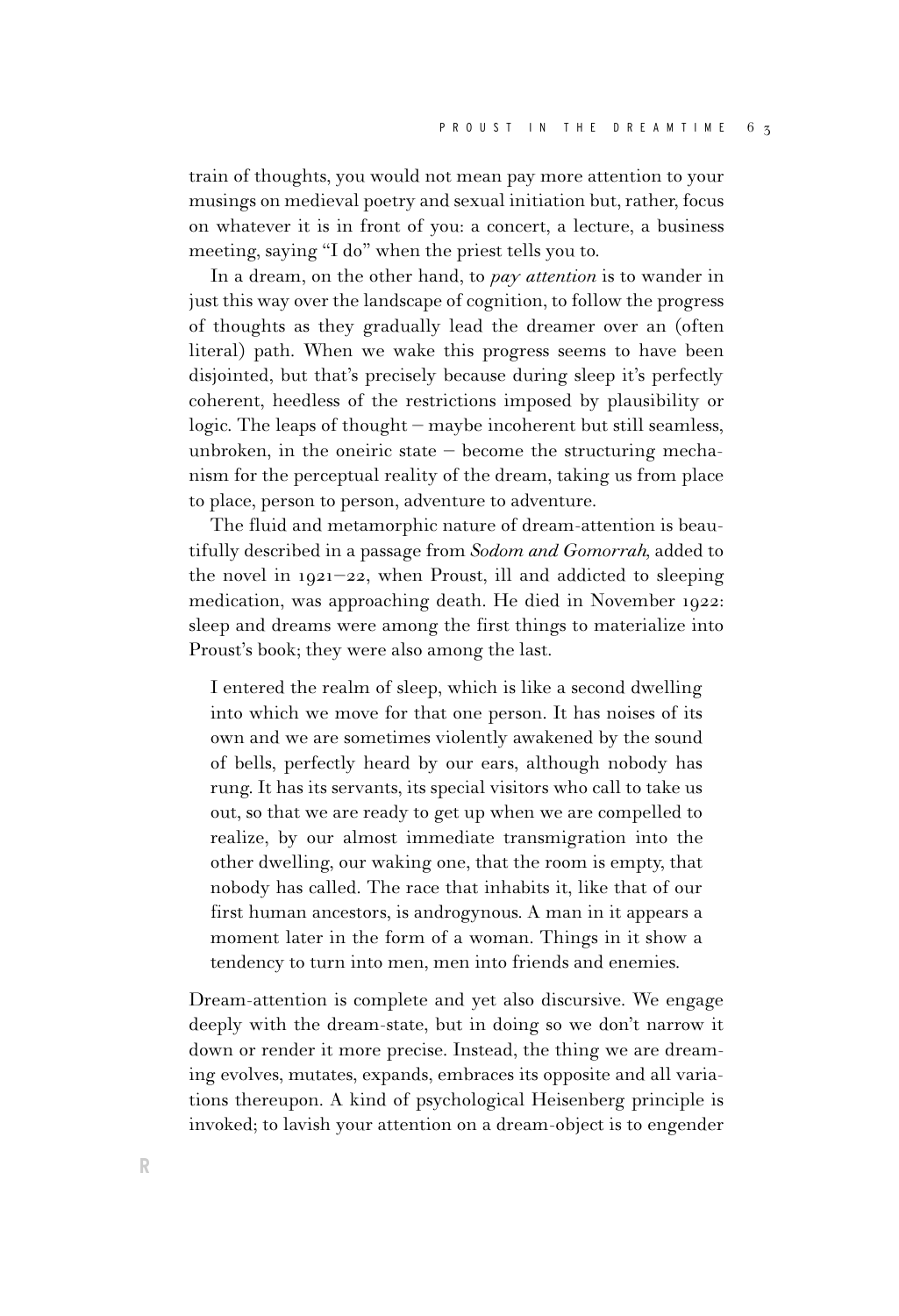its alteration, elaboration, in some cases total transformation. This is true even of external stimuli: if we hear a sound or smell a perfume while asleep, it acquires a profound and sophisticated existence within the mind, made the origin point for a whole reality, given a weight it would never possess in waking life. In *The Guermantes Way* Proust will call it ''this particular state of attention that enfolds our slumbers, acts upon them, modifies them, brings them into line with this or that series of past impressions.''

A third Proustian dream quality is made manifest in the passage above. The dream-state establishes a magnificent continuity across time, and especially across the interruptions of consciousness – the immediate ''transmigration'' into the waking world does not rid us entirely of the dream-state, for the dream lingers beyond its own borders, so much so that Proust favors the vocabulary of reincarnation to describe waking; he feels that dreams carry over as if from previous lives. (The neuroscientist Allan Hobson writes that the shift between wake-state and dream-state is rarely seamless, and that the one can easily spill into the other.)

Not only can the dream continue past itself, it can restore parts of waking life that have long been lost. Again from the opening of the novel:

Or else while sleeping I had drifted back to an earlier stage in my life, now for ever outgrown, and had come under the thrall of one of my childish terrors, such as that old terror of my great-uncle's pulling my curls which was effectually dispelled on the day – the dawn of a new era to me – when they were finally cropped from my head. I had forgotten that event during my sleep, but I remembered it again immediately as I had succeeded in waking myself up to escape my great-uncle's fingers, and as a measure of precaution I would bury the whole of my head in the pillow before returning to the world of dreams.

What was forgotten is recalled; what was destroyed by the passage of time is restored; intervening facts, until now taken for granted, are obliterated. In the dream-state, the curls live on forever, even across the fact of their having been shorn, and their existence once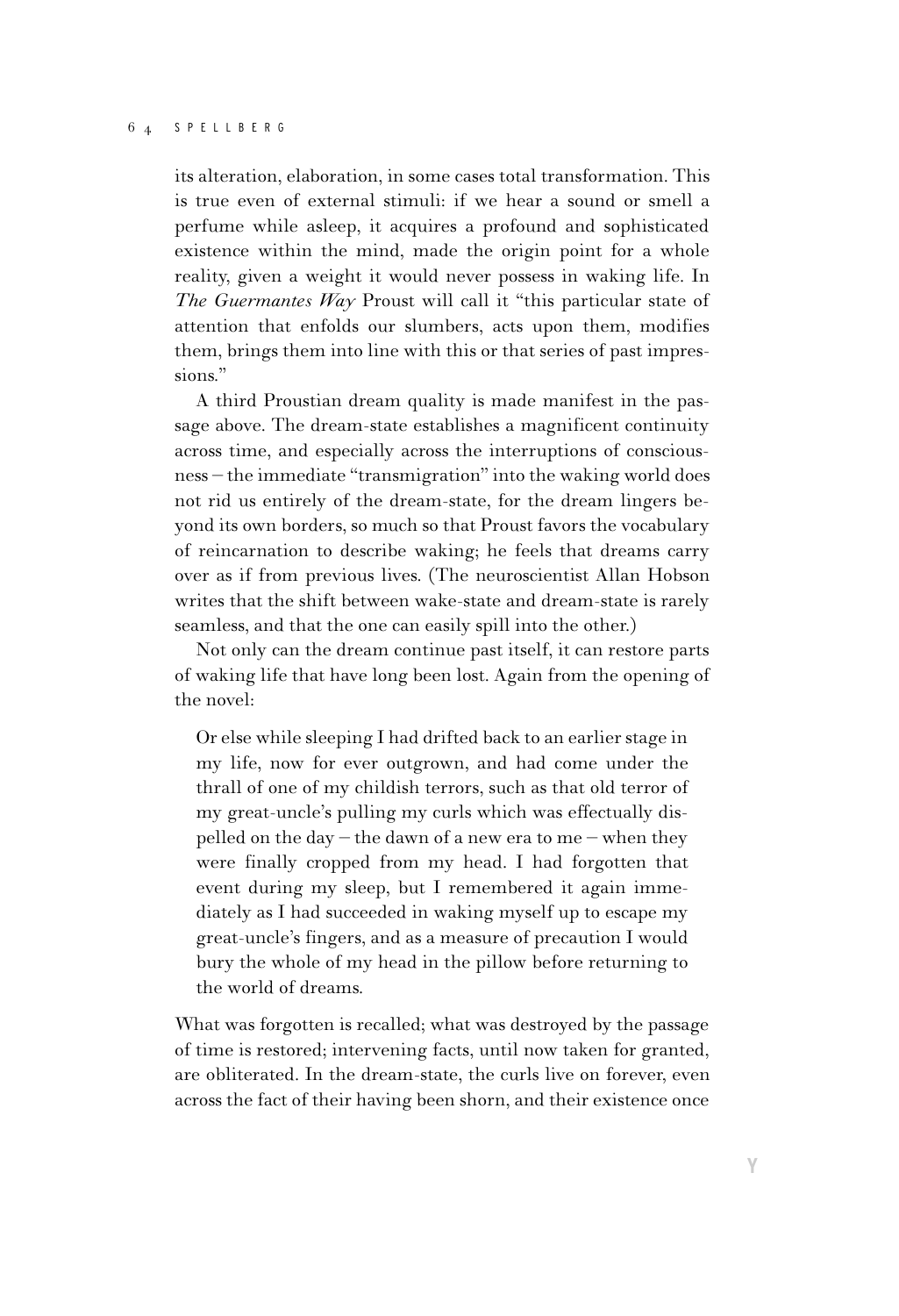again resumes when the narrator sinks back into dreams, hiding them in the pillow.

Proustian dreaming, in other words, effects a remarkable process of *continuity across interruption*, so different from waking life, in which the interruptions of memory are the source of constant melancholy for the narrator. In dreams the experience of time is made continuous rather than fragmentary; each moment is gifted with its own complete history. This is rapidly obliterated by the act of waking, but what is recalled upon waking is the plenitude of that continuity, so vast as to have seemed an entire life. Hence, when being the rivalry between François and Charles becomes unintelligible to the re-awoken narrator, he says, again using the language of reincarnation, it remained "as the thoughts of a former existence must be to a reincarnate spirit; the subject of my book would separate itself from me, leaving me free to apply myself to it or not.'' Waking is the separation of self and world, the return of an illusory free will and the attendant danger of inatten- $\tau$  tion – it is the end of the magnificent continuity. (Elsewhere Proust will remind his readers that waking has its own continuity, the gift of resuming after each night of sleep, but we pay a high price for this resumption.) In Proust's novel, dreaming is the first site for the recovery of the fullness of time, and waking is the first template for the consciousness of its loss.

To dream, then, is to live three things, all interconnected: to have thoughts shaped like a world; to be in a state of nonnegotiable attention to that world; and to perceive in that world a remarkable continuity across interruption, a continuous and selforganizing equilibrium. (Allan Hobson and the mathematician David Kahn once published a paper speculating that the dreamstate is characterized by a self-organizing equilibrium, by which each new thought that enters the field of the dreamer's awareness is integrated coherently into all the thoughts that preceded it.) Dreaming also stands in contrast to the onrush of waking, in which these three things are obliterated. ''When I awoke in the middle of the night, not knowing where I was, I could not even be sure at first who I was; I had only the most rudimentary sense of existence, such as may lurk and shiver in the depths of an animal's consciousness; I was more destitute than the cave-dweller.'' The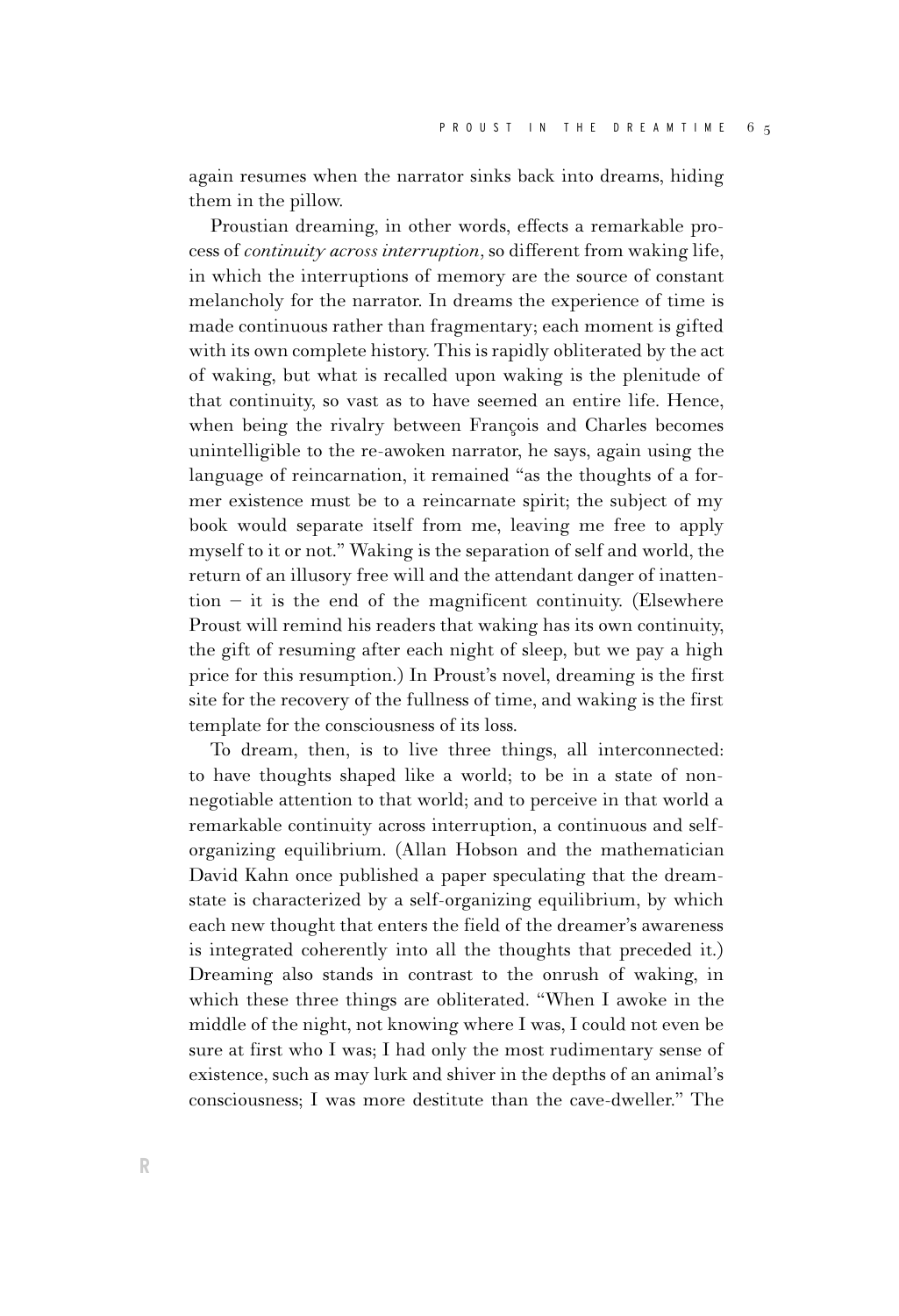dream is a vast plenitude hovering over a complete absence; it is a state of existence in which a being can be anything in the world; as a necessary corollary, that being risks losing him- or herself as soon as that world disappears.

These three qualities  $-$  thinking as world, non-negotiable attention, and continuity across interruption – produce, together, a fourth quality, what might be termed the *cosmic expansiveness* of the dream, its mimesis of infinite time and space. To dream is to exist in a spatial and temporal matrix of unencumbered extension. Though he admired Bergson, Proust vehemently disliked one of his books: *The Dream* (Le rêve), in which Bergson had argued that the continuous and even flow of human time, its *durée,* included the dream. Proust thought that dreaming, that other life, that metempsychotic adventure, had its own temporal rules, and that these were capricious and frankly godlike. Spinoza said that God is infinite extension in the infinite modes of being; that he is the universe itself. The unending multiplicity of dreaming is Spinozist in structure even if the dreamer is sometimes restricted within its unrestricted boundaries. In sleep the mind builds a universe of incomprehensible size and dimension, and even though consciousness can seem but a small part of it, actually the *self* has been expressed all the way out to the farthest corners of existence. In a dream you can seem to live forever, survive death or die many times, bring loved ones back from the dead, travel to the stars and back. "I have always said  $-$  and proved by experience  $-$  that the most powerful soporific is sleep itself. After having slept profoundly for two hours, having fought with so many giants, and formed so many lifelong friendships, it is far more difficult to awake than after taking several grammes of veronal.'' Elsewhere: ''We wake up, look at our watch and see 'four o'clock'; it is only four o'clock in the morning, but we imagine that the whole day has gone by, so vividly does this unsolicited nap of a few minutes appear to have come down to us from heaven, by virtue of some divine right, huge and solid as an Emperor's orb of gold.''

Not only does this expansiveness dilate outward; it also moves backward. Dreaming allows us to reclaim our earliest memories and, in some cases, to touch something deeper, the biological memory of the species, the deep awareness of our status as organisms in the parade of life. Charles Swann has a dream featuring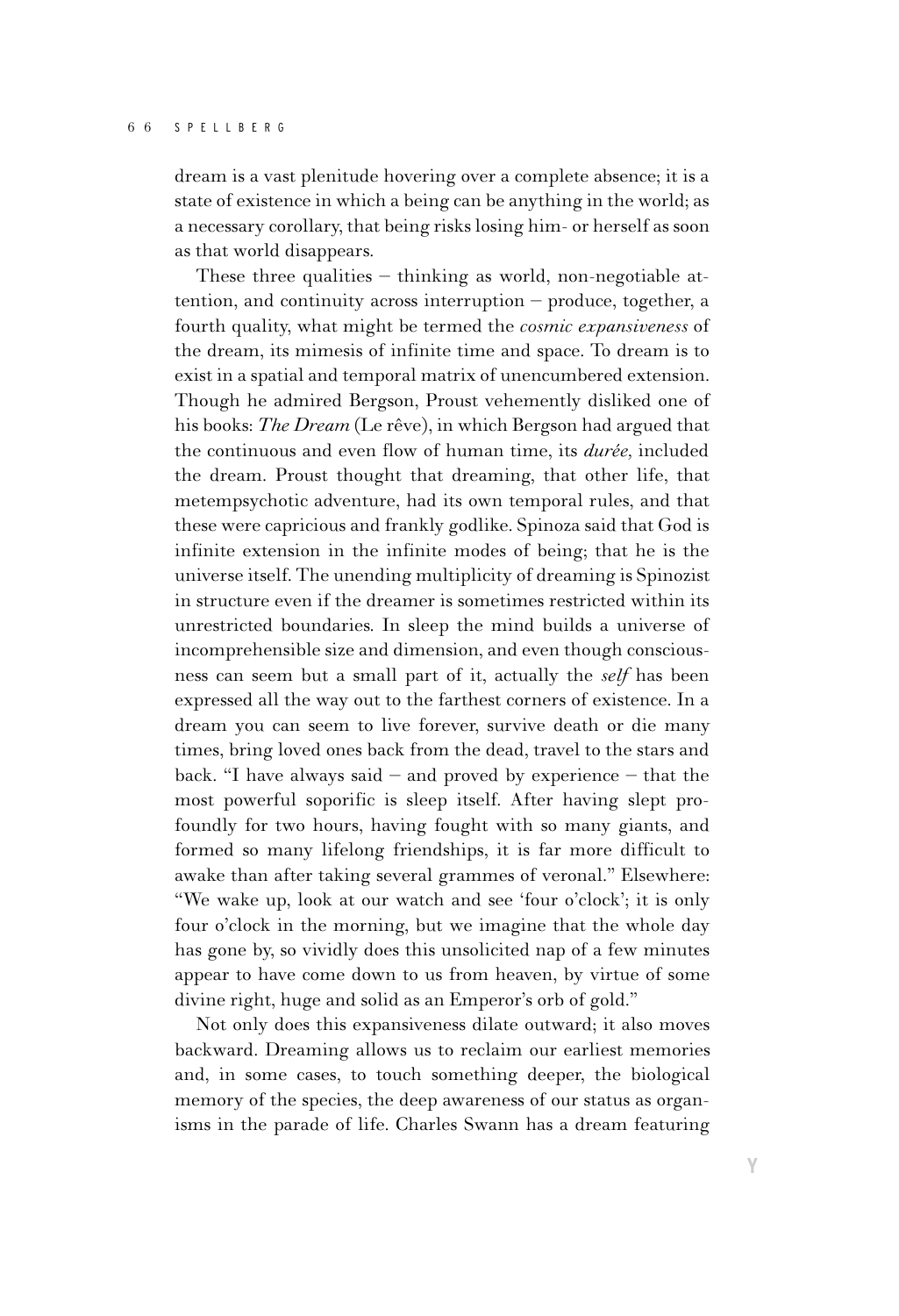Napoleon III in which one of the characters turns out to be a copy of himself, a double. In this moment he enjoys, the narrator says, "such a creative power that he was able to reproduce himself by a simple act of division, like certain lower organisms.'' The comparison is splendid because it announces the oddly primordial, even Edenic quality of dreaming. Though it is full of simulacra of the complexities of waking life, it seems to lift into them an atavistic energy, the pure self-containment of the earliest stages of existence, before consciousness, before sexual reproduction, before even death as we know it. In dreaming Proust represents to himself a version of his complex contemporaneous world shot through with the naked vitality of primal existence. When the narrator wakes in the middle of the night and says he has lost all of his personhood except for the animal shiver of being, he is saying something about the effect of dream-consciousness, which is to bring that animal shiver to the fore, to point the way back toward the originary experience of being alive.

''The power of the memory is prodigious, my God,'' writes St. Augustine. ''It is a vast, immeasurable sanctuary. Who can plumb its depths? And yet it is a faculty of my soul. Although it is part of my nature, I cannot understand all that I am. This means, then, that the mind is too narrow to contain itself entirely. But where is that part of it which it does not itself contain? Is it somewhere outside itself and not within it? How, then, can it be part of it, if it is not contained in it?'' Proust's first answer (twenty pages before the petite madeleine) to Augustine's astonishing query is that the vastness of the mind is to be found not in memory but in dream: here is where the domain of memory is observed in all its plenitude, and even surpassed. For in our dreams we live our lives again, and live a thousand lives we've never seen before. The perfective tense of the opening sentence, that enigmatic ''je me suis couché,'' is perhaps here explained: though going to sleep is a habitual action, each journey into the night-world is absolutely singular.

## *Proust as Dream-Philosopher*

If dreams are the key to *In Search of Lost Time,* why are there not more of them? The first answer to this question is that there are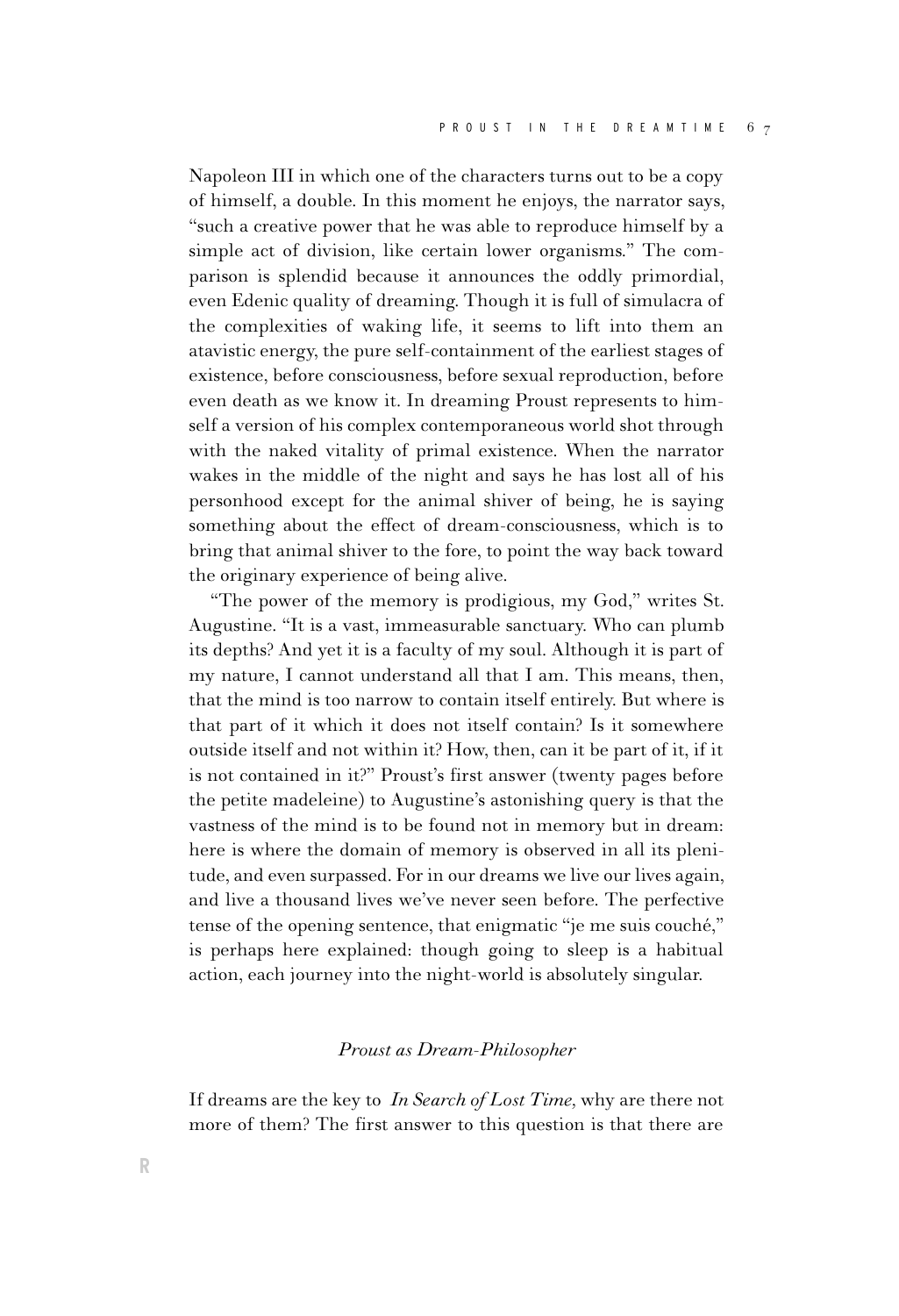many, many more than most readers recall. Not only is the opening a consummate description of the transition from wake-state to dream-state; not only are the dream passages of *Sodom and Gomorrah* one of the last additions to the novel. There are dreams described in nearly every volume – in some places, a description of sleep and dreaming appears practically every tenth page, sometimes as only a few lines, sometimes as a sprawling paragraph. Most belong to the narrator, but two belong to Swann. In *The Captive,* Marcel makes a magnificent description of Albertine asleep, the inaccessibility of her dream-life serving as a powerful sign for the complete inaccessibility of her interior.

Dreams also play an explicit role in Proust's metaphysics. In the final volume, *Time Regained*, he writes: "It was scarcely ever except in my dreams, while I was asleep, that a place could lie spread before me wrought in that pure matter which is entirely distinct from the matter of the common things that we see and touch but of which, when I had imagined these common things without ever having seen them, they too had seemed to me to be composed.'' Dreaming, he tells us, is the last bastion of enchantment in a disenchanted world, the place where a person can have an originary relation – like Adam to his newly named creation – with a world that is already created. Dreaming is the place where teacups and salons and Venetian paintings are fully restored to a state of innocent wonder, to the splendor with which the innocent mind endows them. Dreaming (and, it should be added, sleep) forces us to encounter objects afresh, without any of the comforts or bromides of our intellectual and cognitive prejudices. So it is that in the opening sequence, having just woken from a dream and found himself but a denuded animal shiver, the narrator has license to speculate that ''perhaps the immobility of the things that surround us is forced upon them by our conviction that they are themselves and not anything else, by the immobility of our conception of them. For it always happened that when I awoke like this, and my mind struggled in an unsuccessful attempt to discover where I was, everything revolved round me through the darkness: things, places, years.''

Dreaming is for Proust what Tahiti was for Gaugin, Walden for Thoreau: the possibility of the rebirth of the world, a shaking up of all preconceptions, a chance to reassemble the mosaic from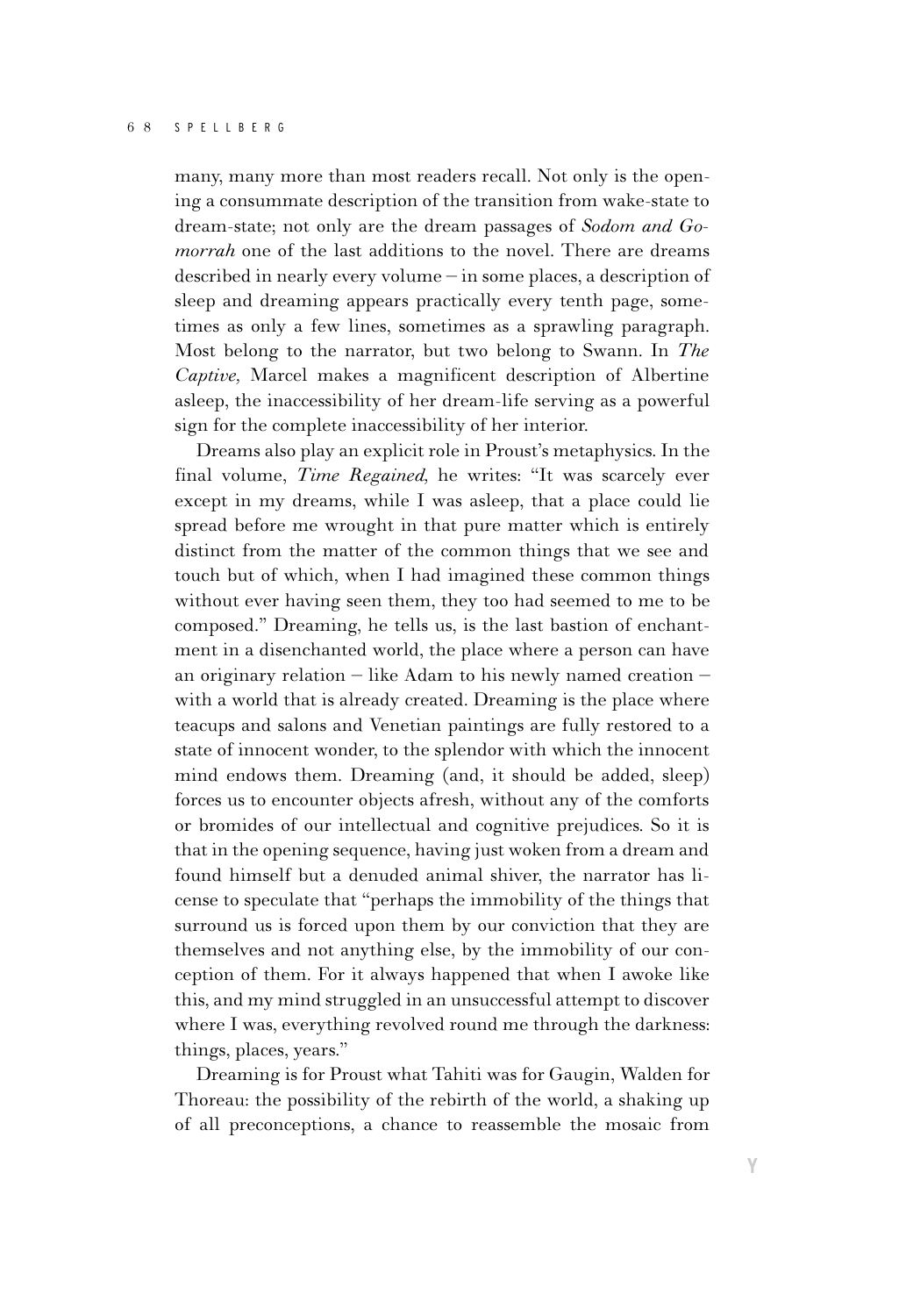scratch. For Proust this comes with a clear moral injunction. You cannot run from the world you were born into in order to find another one. You cannot give up the duchess's teacups and the Balbec trains for palm trees and bean rows. But you can learn, from your dreams, how to see them *as if* they were the primitive world, as if they had no weight of history upon them: ''The only thing a little sad about sleeping in Eulalie's room was that, because of the proximity of the viaduct, you heard at night the bellowings of the trains. But as I knew these were bellowings produced by machines under human control, they did not terrify me, as in a prehistoric age, I might have been terrified by the ululations of a neighbouring mammoth taking a free and uncoordinated stroll.'' The power of dream-thinking is to make the mammoth inhere in the train; to carry dream-thinking into waking life is to safely enjoy the emotional intensity of imagining a mammoth without actually having to run from a mammoth.

In the midst of the key philosophical meditation which takes place as the narrator sits in the library of the Guermantes in the final volume, Proust tells us that dreams seem to be, though they are not quite, ''un des modes pour retrouver le Temps perdu'' – one of the modes of rediscovering Lost Time – surely one of the only times that the title of the entire work is so explicitly referenced. And here he means both the lost time of life, and the lost time of the world, the whole vast cycle of existence:

And it was perhaps also because of the extraordinary effects which they achieve with Time that dreams had fascinated me. Have we not often seen in a single night, in a single minute of a night, remote periods, relegated to those enormous distances at which we can no longer distinguish anything of the sentiments which we felt in them, come rushing upon us with almost the speed of light as though they were giant aeroplanes instead of the pale stars which we had supposed them to be, blinding us with their brilliance and bringing back to our vision all that they had once contained for us, giving us the emotion, the shock, the brilliance of their immediate proximity, only, once we are awake, to resume their position on the far side of the gulf which they had miraculously traversed, so that we are tempted to believe –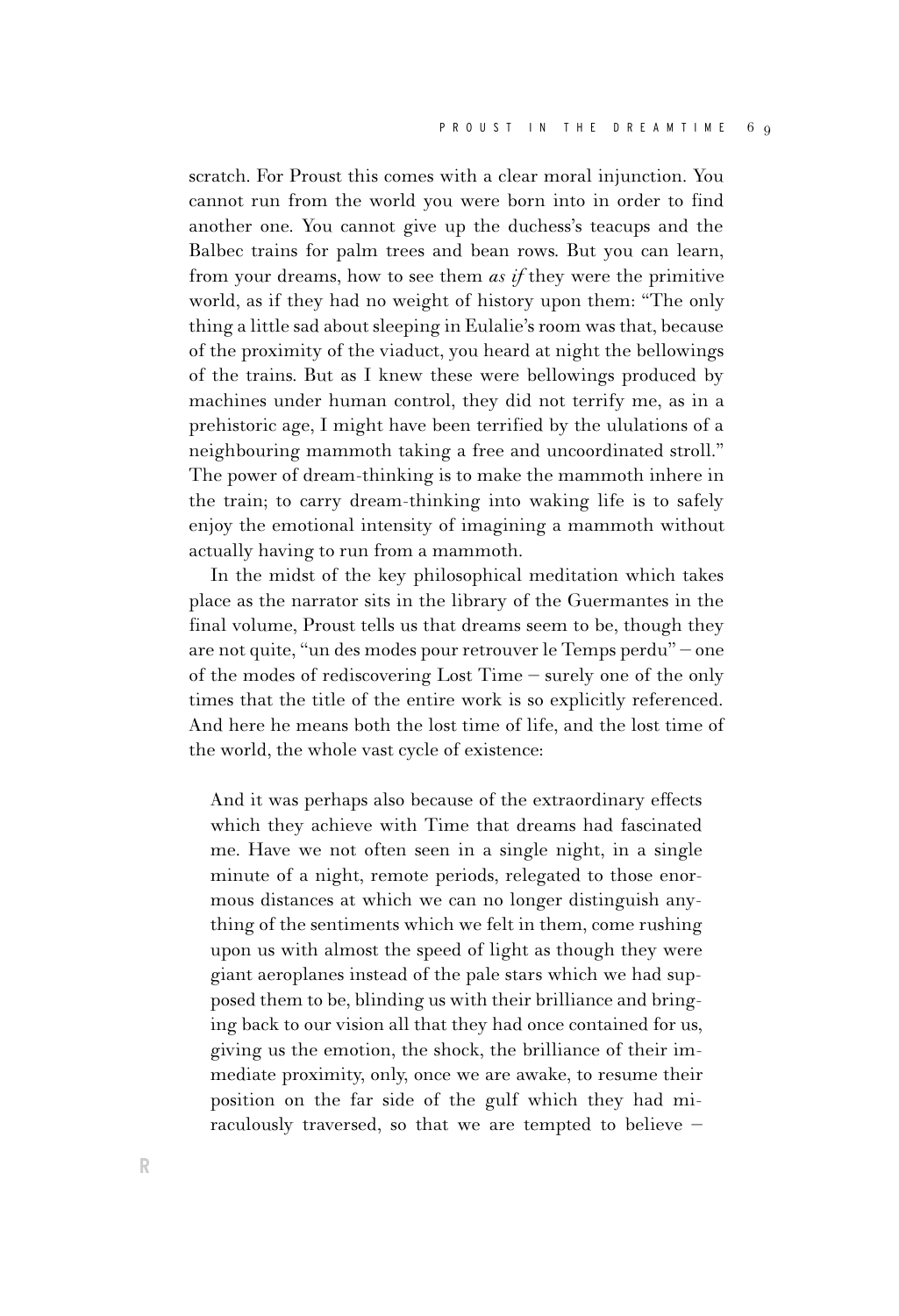wrongly, however – that they are one of the modes of rediscovering Lost Time?

Dreams are not coded transmissions from the unconscious; they do not reveal something lurking underneath. Instead, they are messages from a distant star in time, its light reaching us not vaguely but gloriously, with a full, reality-dominating, attention-arresting luminosity. If Proust says that they only make us *believe,* and wrongly, that they can regain lost time, this is because in waking we lose them, and because in fact no time lost can ever truly be recaptured. Dreams – and involuntary memory, which also comes forth upon a person unbidden – are as close as we can get.

## *How to Dream While Awake and How to Share This Gift*

I have said that there are many more dreams in this novel than most readers remember. Still, they are dwarfed by the thousands of pages on which no dream appears. But in fact it's in the waking world that the real importance of the Proustian dream is to be found. For Proust's dream sequences are above all templates for the reading of the novel, sites of instruction and remonstration in which the reader is taught how to approach this staggering and unusual work.

At the end of the opening dream sequence, Proust moves directly into another famous set-piece, the detailed description of the magic lantern projections playing on the walls of his bedroom in the late afternoon, ''long before the time when I should have to go to bed and lie there, unsleeping.'' The invocation of the hour of restless half-dreams is absolutely intentional, for suddenly the wicked Golo, the lovely Geneviève de Brabant, and their enchanted kingdom are projected oneirically by the magic lantern onto the walls of the room. The narrator is enthralled and upset, for his neurasthenia has only just been calmed by the reassuring feeling that at least he is in his bedroom, comfortable, in familiar surroundings. Now the entire space has been transformed into a fairy tale, and a rupture opens in his thoughts, pushing them toward the dream: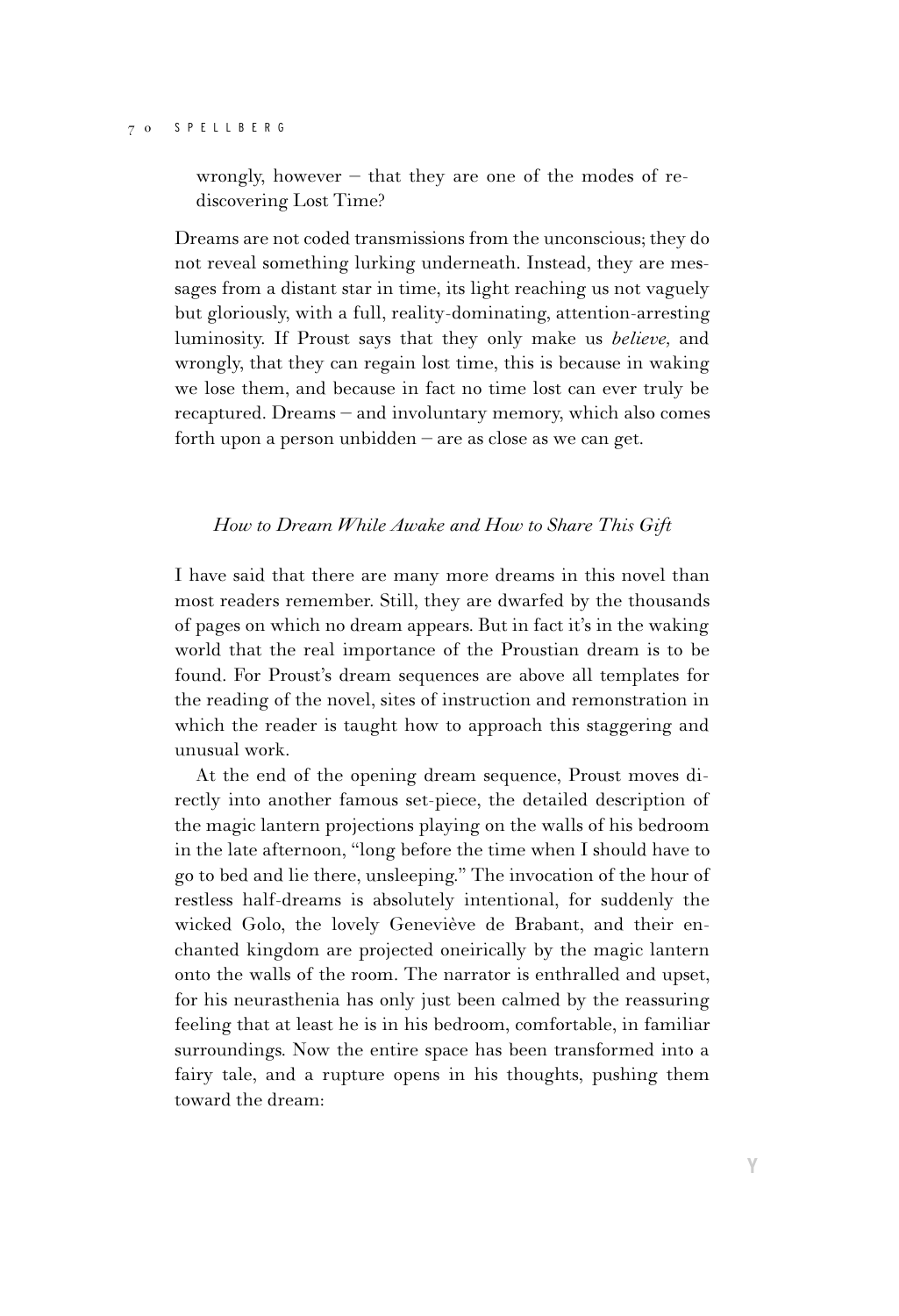If the lantern were moved I could still distinguish Golo's horse advancing across the window-curtains, swelling out with their curves and diving into their folds. The body of Golo himself, being of the same supernatural substance as his steed's, overcame every material obstacle – everything that seemed to bar his way  $-$  by taking it as an ossature and embodying it in himself: even the doorhandle, for instance, over which, adapting itself at once, would float irresistibly his red cloak or his pale face, which never lost its nobility or its melancholy, never betrayed the least concern at this transvertebration.

Just as Marcel has earlier become the string quartet and rivalry; just as the dream-thinking has rearranged and scrambled all of the things in his home; just as the dream-curls continue through time and space even though they've been cut; so Golo creates a continuous and uninterrupted unity of time and space. He absorbs the world into himself, slowly, inevitably annexing every surface to his kingdom, becoming doorknobs and window curtains. He is the world, and the world is him. By an old definition this is the very nature of the epic mode in literature, where the world and those who inhabit it are in harmony with one another, where deeds are commensurate with the men and women who act them out. Georg Lukács claims that the epic world ''is wide and yet it is like a home, for the fire that burns in the soul is of the same essential nature as the stars; the world and the self, the light and the fire, are sharply distinct, yet they never become permanent strangers to one another, for fire is the soul of all light and all fire clothes itself in light.'' Lukács might be speaking, with unintended literalness, about Golo himself: an emanation of light projected by fire, absorbing the wide world and regally treating it like his home.

The magic lantern is the transitional instrument between sleep and waking, the figuration by which the qualities of dream-life come to be *projected* onto the reality we all share in common. It becomes possible to engage the dream-mode, to lay it over the normal mode of perception, so that the two experiences unfurl at once. The narrator lives in two simultaneous realities: the room at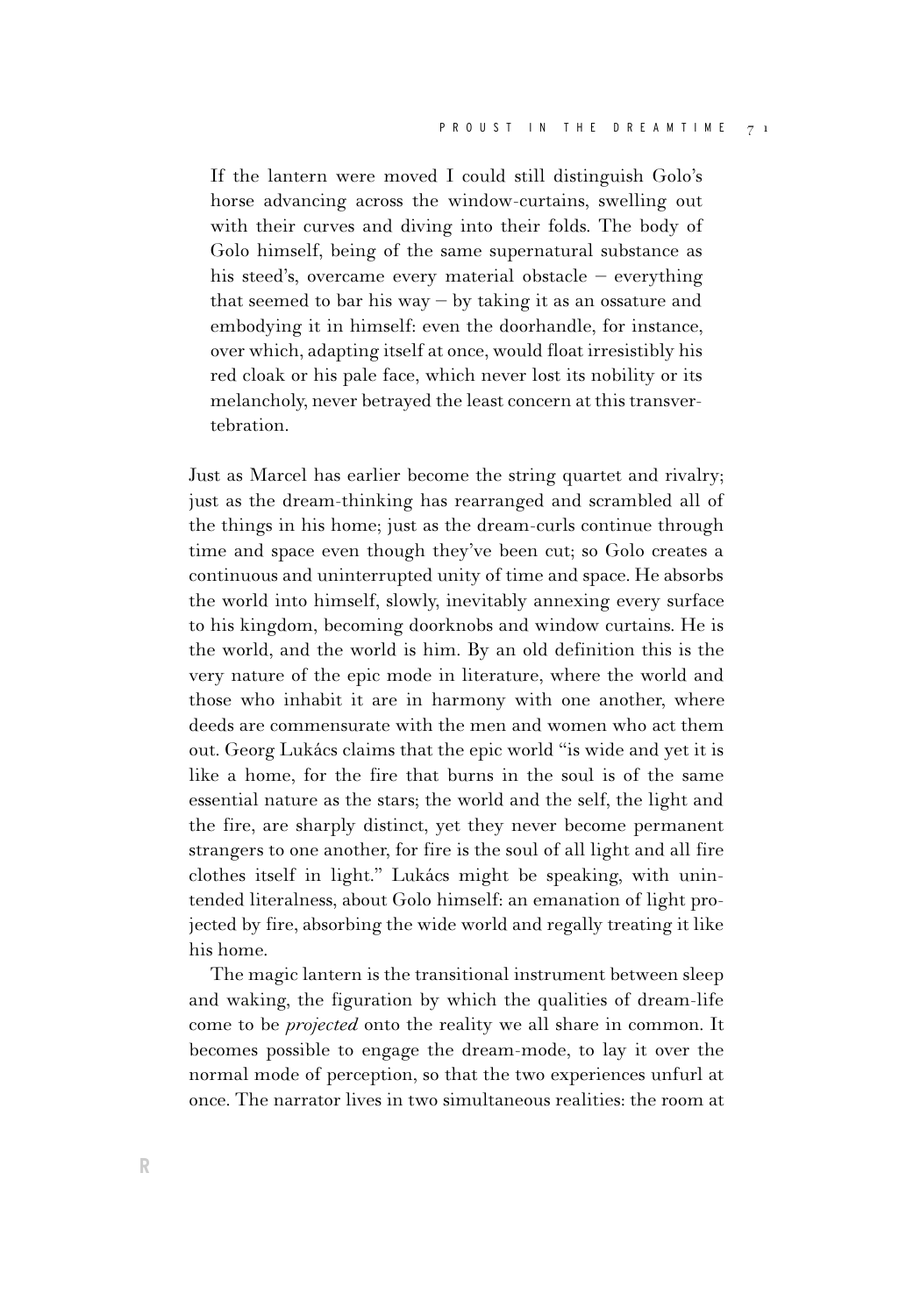Combray with all of its stuffy bourgeois furniture, and the kingdom of Brabant with all of its romance layered directly on top. Importantly, the one does not occlude the other: instead they coexist, the dream absorbing the curtains and door handles of waking perception into itself, much as the raw material of perceptual memory – the images we see every day – are given a new guise, revealed yet renamed, in dreams.

It is highly probable that Proust came to think of the dream as a malleable instrument of the imagination by reading Léon Hervey de Saint-Denys, society aristocrat, professor of Chinese at the Collège de France, first Western translator of the Tang Dynasty poets, and heroic dreamer. While still an adolescent Hervey began a detailed dream journal, supplementing his entries with little watercolor paintings (as he was a marquis, one presumes his mornings were in general leisurely, translations of Chinese poetry notwithstanding). The journal would eventually comprise twentytwo volumes and contain a record of some 1,946 nights of dreaming. So fierce was his attention and care that he gradually became what we would now call a lucid dreamer – someone capable of regularly becoming aware that he is dreaming and even controlling his dreams. At night he would carry out empirical dream experiments. In the lucid state he would ask himself research questions such as What does a leaf feel like in a dream? Is it more or less vivid than a leaf in real life? Where does an image come from in a dream? What are all of the possible ways in which it can combine with other images? What do my dreams look like when I'm on hashish? What do they look like when I'm hungry? When I sleep during the day?

Though Hervey de Saint-Denys died in 1892, when Proust was only twenty-two, it is very likely the younger dreamer knew of Hervey's treatise *Dreams and How to Guide Them* (Les rêves et les moyens de les diriger). Madame Hervey, the marquis's widow (and illegitimate daughter of the last reigning prince of Parma), was a socialite whom Proust befriended at a party given by Robert de Montesquiou, the model for Charlus, in 1894. Even more startling, Hervey himself is mentioned by name in the novel: ''How it all comes back to me, Mémé,'' says the Duke of Guermantes to his brother Charlus, ''and the old Chinese vase Hervey de Saint-Denys brought back for you. You used to threaten us that you would go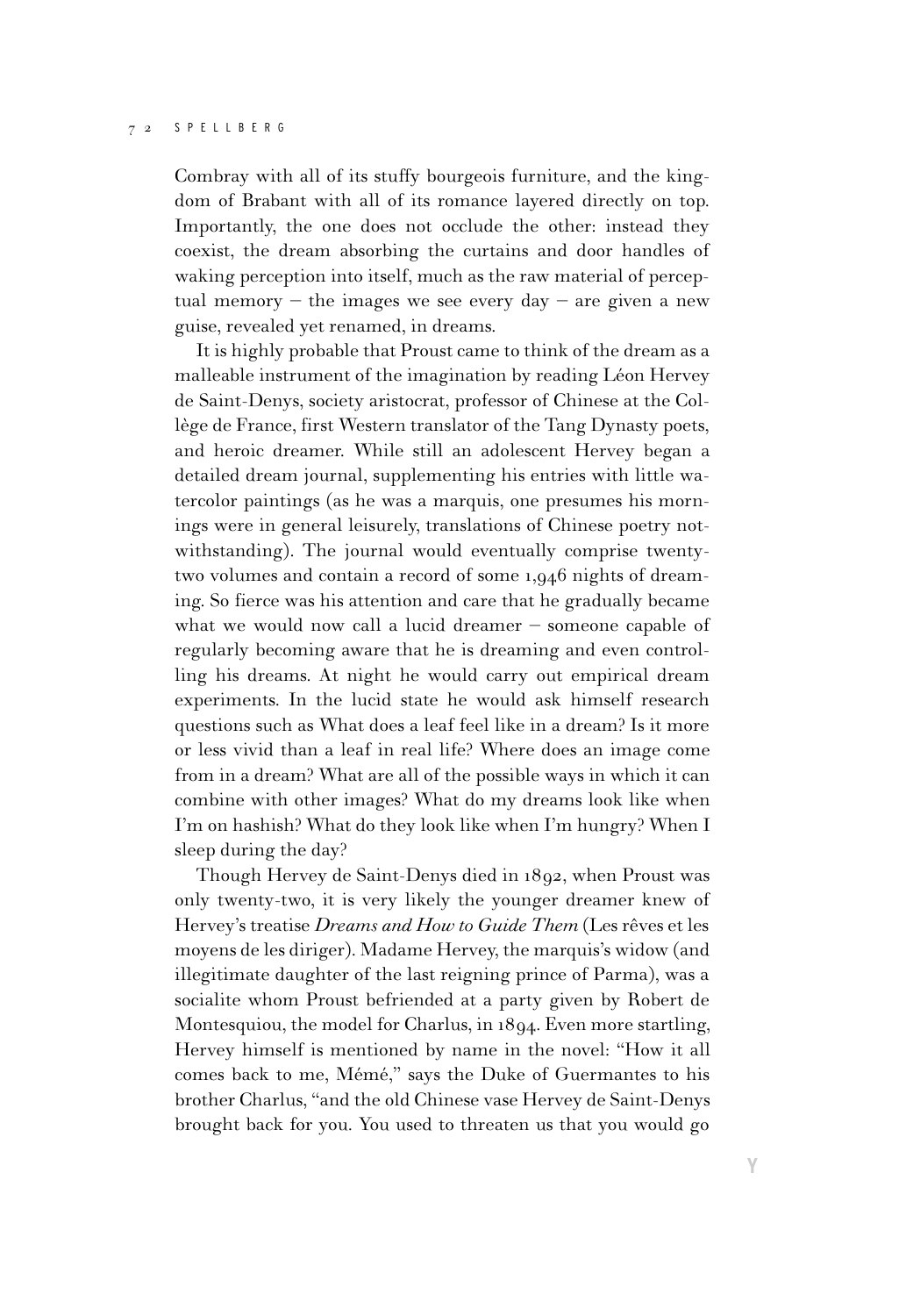and spend your life in China, you were so enamoured of that country.''

Hervey de Saint-Denys is an emissary from both the Far East and the far reaches of the nocturnal brain. Their extent is illustrated by this phantasma from his book:

I could not begin to characterize the fantastical world, or rather, the chaos in which I believed myself to be that night. An unknown force rapidly carried me across spaces peopled with enormous things – things almost impossible to name, which flew through the void with me. It seemed to me that they were small planets in space, and yet they had the bodies of monstrous animals. I feared that, at any instant, I would crash into one of them as they flew toward me; but then, instead, I found myself penetrating through them as if they were mere shadows, without suffering even the smallest shock, without any sensation beyond a momentary sense of obscurity, during which time I imagined myself passing through the interior of these strange meteorites. [trans. by author]

This world is lyrical and strange, beholden to the same principles of thinking as being, of immersion and absorption, so cherished by Proust (who, incidentally, also wrote down his dreams and even sometimes sketched them). On another night Hervey dreamt of a cat that, once dipped in a magical solution, was rendered translucent. Astonished, he watched the invisible outline of the cat delicately swim and dance within the solution, every one of its internal organs visible to the naked eye. He then watched a translucent mouse being devoured and digested ''in the transparent stomach of his ferocious enemy.''

In Hervey's book, the dream-state is regularly likened to the projections of a magic lantern; the reader is constantly exhorted to pay more attention to dream-life; dream-life is framed not just as a mode of being but as a tool for extending the scope of experience, for deep immersion in the past and in the wonders of the imagination. These lessons it seems Proust thoroughly learned. In fact, Proust's narrator, like Hervey, carries out his own dream experiments, creating a sequence of artificial dreams like grafted flowers: ''By varying the hour and the place in which we go to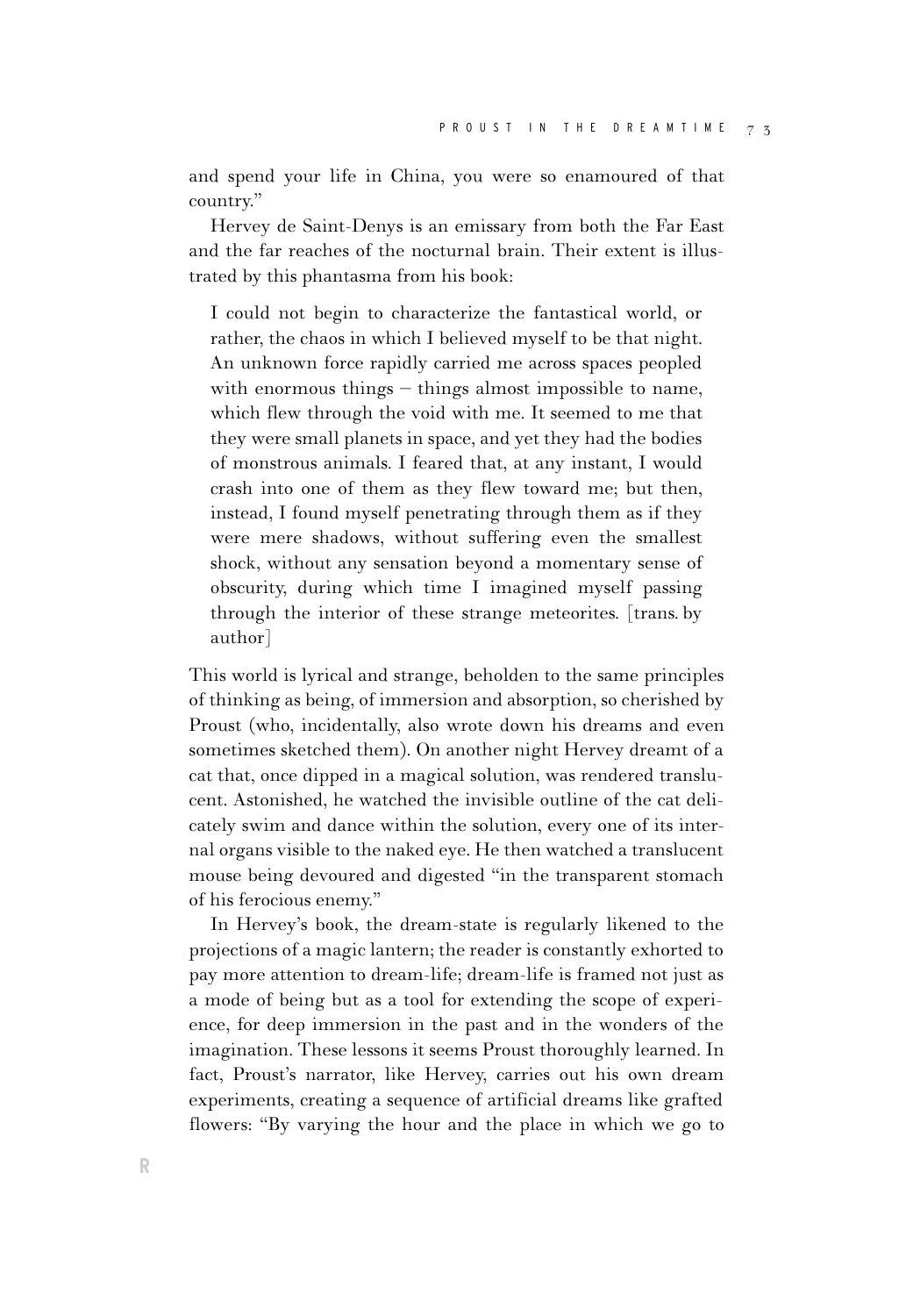sleep, by wooing sleep in an artificial manner, or on the contrary by returning for a day to natural sleep . . . we succeed in producing a thousand times as many varieties of sleep as a gardener could produce of carnations or roses. Gardeners raise flowers akin to delicious dreams, and others that resemble nightmares.''

But more important, Proust carries the lessons of Hervey's dream agency into waking life: if the magic lantern can transfer the dream onto the surfaces of the world, then the human imagination can do the same. If you can project Golo anywhere, you can induce a lucid dream at any time; you can be Hervey de Saint-Denys with your eyes open. Thus the Proustian eyeballs take on two tasks simultaneously. They take in the world around them and, at the same time, project a dream-world outward onto its surfaces.

Consider the famous underwater fantasy at the opera in *The Guermantes Way.* The narrator hears a person who he thinks is the Prince of Saxony asking to sit in his *baignoire,* a box that abuts the orchestra. But the word also means a bathtub, and this aquatic pun inspires in the narrator's imagination a huge fantasy in which the opera house is transformed into an underwater grotto, glittering with pearls and lit by bioluminescent fish. The imaginary kingdom begs a technical question: How does one fit this deep-sea Versailles into the Palais Garnier, already so full of its own splendors, already so richly evoked in the narrator's descriptions? Proust proceeds quickly and quite brilliantly: first he invokes the magic lantern, which he tries to use to project his dream onto the supposed prince (as if to warn us, *This is going to be a Golo situation*). Then he starts to describe the walls as humid and reptilian from their association with the word *baignoire.* Then, a moment later, it seems as though he's lost interest; the narrator has walked over to his seat and is trying to remember a line from *Phèdre,* but he can't quite get the syllables to scan. Then he realizes he's made the line too long, he recovers the right words, and the excess syllables suddenly "floated off with the ease and suppleness of a bubble of air that rises to burst on the surface of the water.'' We are ambushed by the fact that the entire time we've been moving with the narrator through the opera house, we've also been swimming in seawater, and the little bubbles have alerted us to its invisible presence all around us.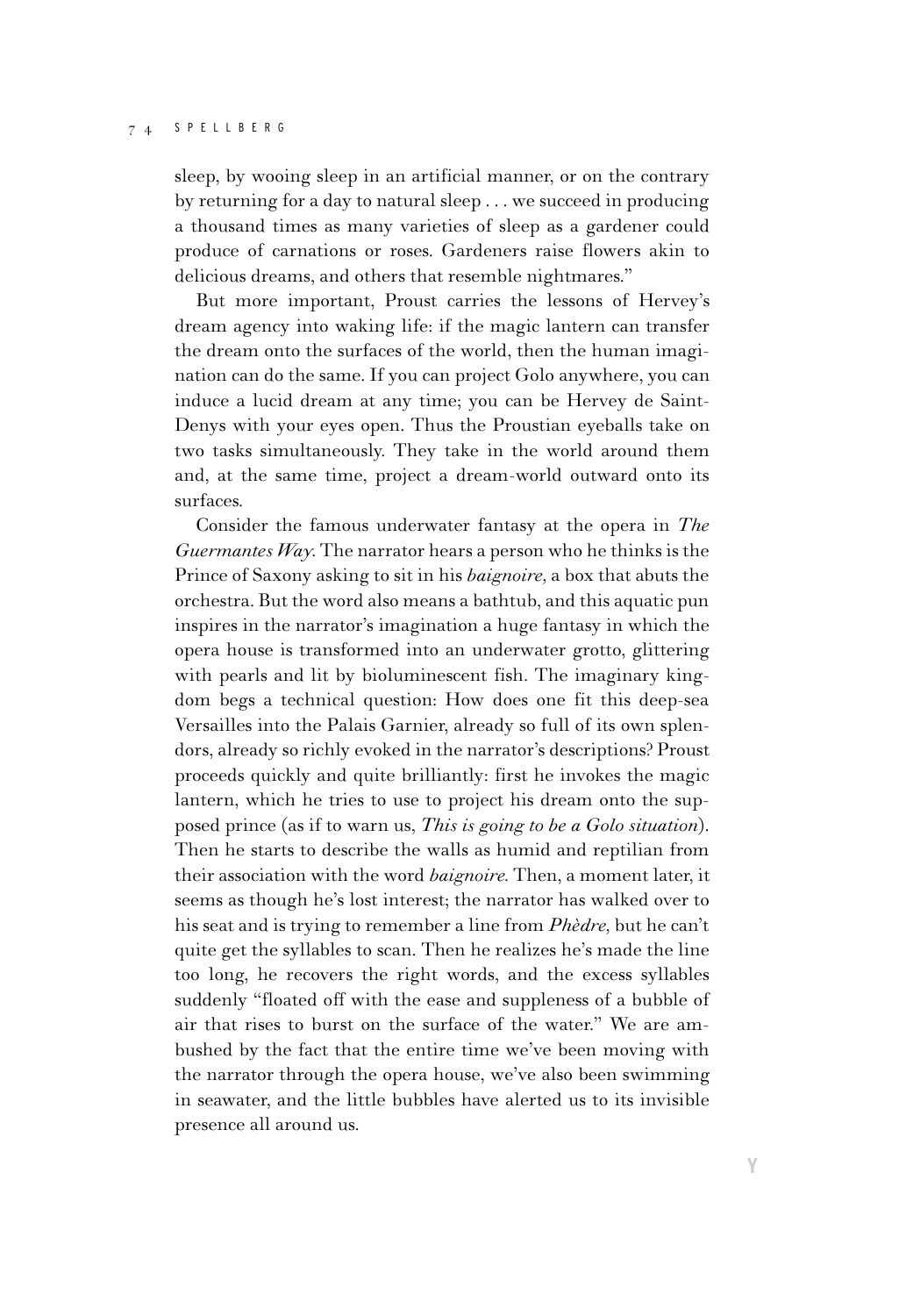Proust is rightly celebrated for the sophistication and precision of his metaphors. But here the metaphors are only a means to an end: that the syllables are like bubbles floating to the surface, that the opera house wall is like a grotto  $-$  these are instruments in a process of imaginary world-creation, in the fabrication of a dream. Proust introduces at once two vocabularies: the limit of the imaginably vast (the grotto) and the limit of the imaginably small (the delicate bubble of air). Soon everything in between will be caught as if in a net. The high-society types assembled for the performance turn into a bewildering array of sea creatures. There are mermaids and tritons, monsters of the deep, and a fat marquis who, with his labored breathing, looks like a fish about to lay an egg. The Duchess of Guermantes and her cousin the princess, enthroned in their box, are diaphanous sea goddesses. This world made from metaphors has cut itself free from its original objects of comparison. (The critic Gérard Genette thought this scene a triumph of metonymy, but I think it's more properly called a triumph of world-creation.) It's not merely the case that, considered in isolation, a marquis resembles a fish or a chandelier a coral fan. It is rather that two realities are unfolding simultaneously: the world of the opera house and the world of the grotto. The narrator has slipped into a waking dream in which all things in the opera house are re-placed and re-made. The relationship of the two worlds outranks and governs any individual comparison between aspects of the two.

The wonder of this scene is that Proust manages to depict the complete world his imagination has erected around him without ever losing sight of the other world, which enters his mind through perception. The world we all share and the world created in private are simultaneously accessible to the reader. It is an invitation: Join me in the realm of the nereids! But it's a coy kind of invitation, different from the invitation to go to Narnia or to Middle Earth or other fantasy lands. Because it always says, with a wink: *I know it's just in my head, I can still see the gas lamps and velvet seats, but still, come and share it, be in here too, in this cranium as wide and deep as the ocean itself, until the border between the two starts to blur at the edges*. And the blurring, we learn from Proust, is much more unsettling than jumping clearly from one to the other.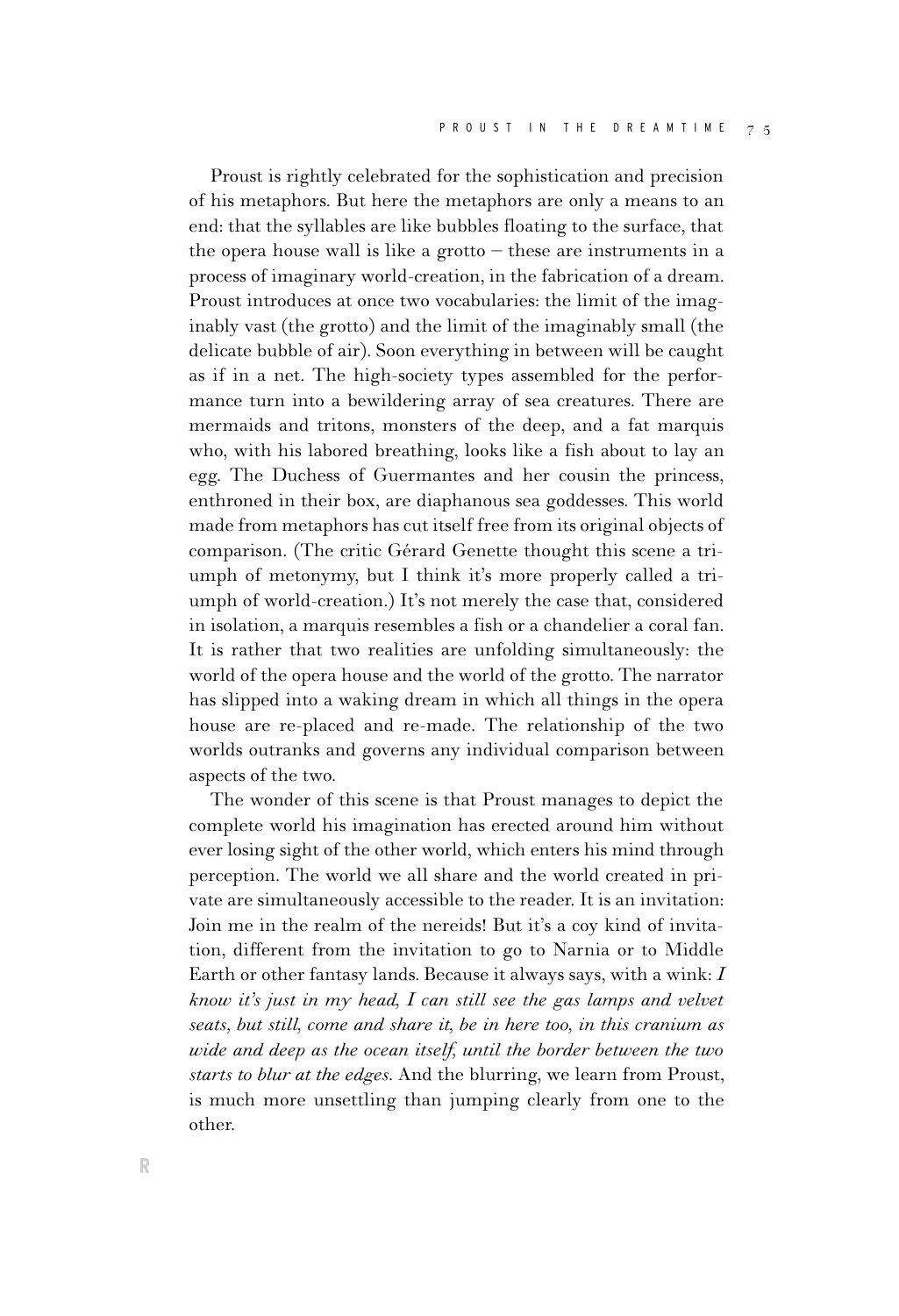Many of the bravura scenes of imagining in this novel are shaped on this template. An imaginary world is built directly on top of the perceived one, and it is free at any moment to disengage itself from its referent and become a self-sustaining plane of existence. When the narrator first perceives the little band of girls at the boardwalk in Balbec, he begins to imagine them as a comet flying through space. And soon, there are two places at once: the boardwalk with its denizens, and an astral empire, with planets and telescopes and distant fragments of stardust.

The truly revolutionary structure of Proust's novel, only beginning to be fully visible a century after its writing in an era on the cusp of virtual reality, is its creation of multiple universes which unfurl simultaneously. The novel presents multiple planes of representation directly on top of one another, such that each page is equal to two, or three, or maybe even seven pages at once. What appears to be *merely* a three-thousand-page novel is in fact several three-thousand-page works hovering, like highly realized ghosts, on top of their textual cousin. In addition to the *physical* plane of the novel – described in such exhaustive and exhausting detail, in cinematic renderings of Combray and Paris and Balbec down to the last hawthorn flower and mackintosh coat – there are also expansive dream-planes, literally thousands of images (and sounds, and smells, and sensations) the narrator invokes which do not ever appear in front of his physical person (if a literary character can be said to have a physical person) and are never seen by his physical eyes. These images comprise a parade of mermaids, deceased princesses, bubbles, reindeer chewing on lichen, tropical insects seducing a flower, statues come to life, trumpet fanfares, the scent of nonexistent roses, names made into objects, and objects made into abstractions. To make a film of Proust's novel that merely takes place in a meticulously realized Belle Époque France would be to miss most of the novel, which unfurls at a level above what can be seen with the eye and heard with the ears, though it is just as present, in many cases even more present, in the mind of the reader.

Once one of these imaginary worlds has been established, it never fully disappears. It hovers in the wings, waiting to rush in on the reader's imagination in all of its plenitude. When, for example,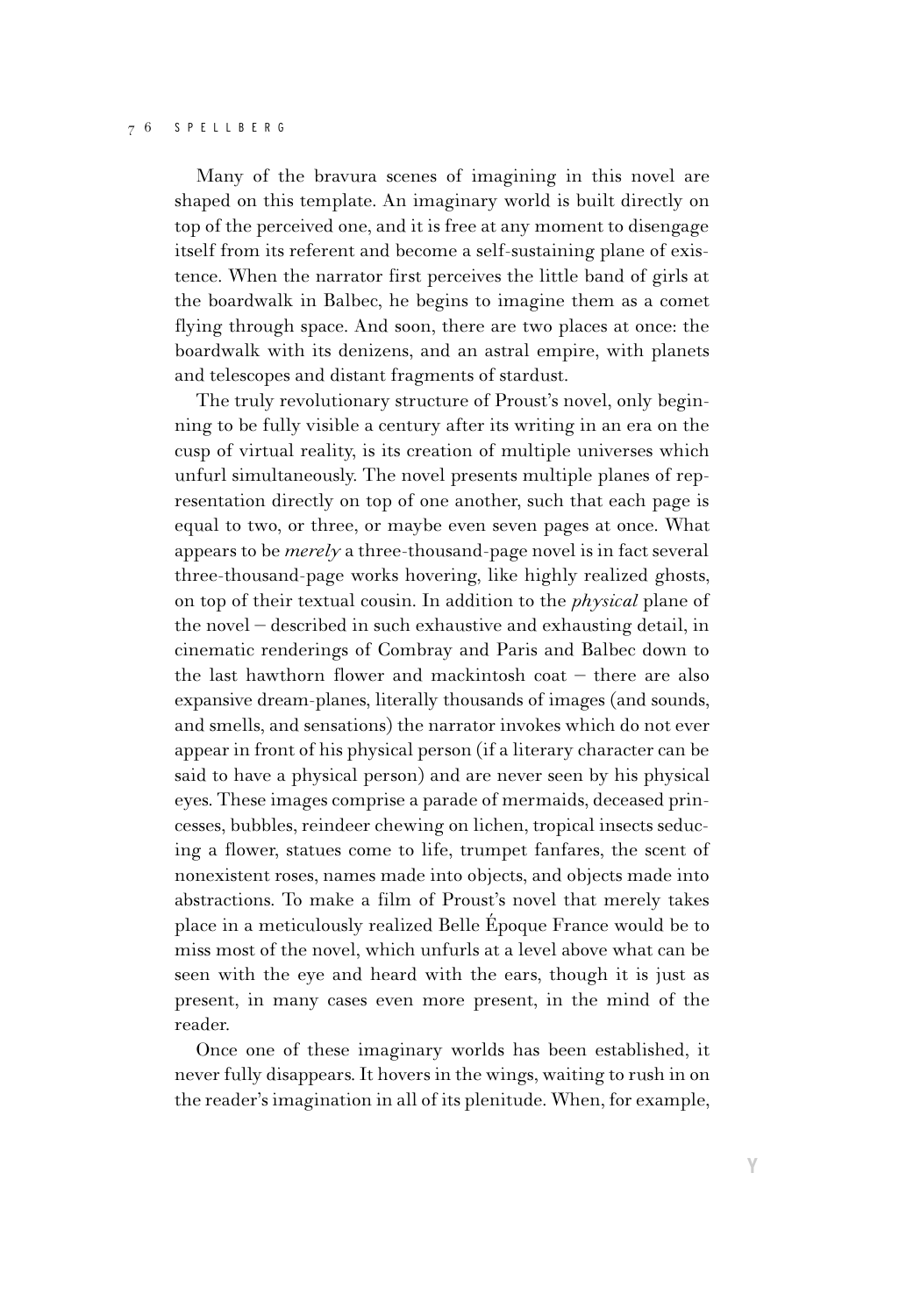the narrator casts his eye over high society many years after his visit to the aquatic opera, he vividly invokes the grotto fantasy, even at a moment when its real-world referents have been punctured by disillusionment. Seeing once again the tired old Duchess of Guermantes, he reflects that she ''was already nothing more in my eyes than a very ordinary woman . . . who had occasionally invited me, not to descend into the submarine kingdom of the Nereids, but to spend an evening with her in her cousin's box.'' This is one of the most remarkable instances of a dreamlike continuity over interruption in the novel: even as one of the primary instigators of the fantasy is reduced to an ordinary woman, the fantasy itself manages effortlessly to reassert itself. The narrator immediately summons up the far borders of his universe ("the submarine kingdom of the Nereids''), as if to bring rushing in to the reader everything in between those borders. At the same time, he asserts how free-floating this world is: once launched into existence, the kingdom of the Nereids needs no actual Nereid to continue its imaginary existence. It swims around the novel, ready to be summoned back at any moment.

Dreams, then, are the preeminent model for the full extension of subjectivity, for subjectivity as a presence that disseminates out into the entire world. Proust says as much when he writes that dreams taught him that ''only an erroneous and crude perception puts everything into the object, while in fact everything is in the mind.'' But this realization, though sobering, is not an invitation to solipsism. On the contrary, it is the avenue into a beautiful backdoor utopianism: Proust contends that we are divided because we make the error of believing that we inhabit a single contested reality, the contest for which generates the torment of jealousy and the denial of snobbism. We cannot accept that in fact our common existence is constituted by an infinite number of overlapping dreams. If we could admit we were all dreaming, then we might be able, one day, to invite one another into our dreams, to lay our magic lantern projections directly on top of one another, fighting no longer over whether Golo exists but about where we'd like to see him gallop. Proust says that ''existence is of little interest save on days when the dust of realities is mingled with magic sand, when some trivial incident becomes a springboard for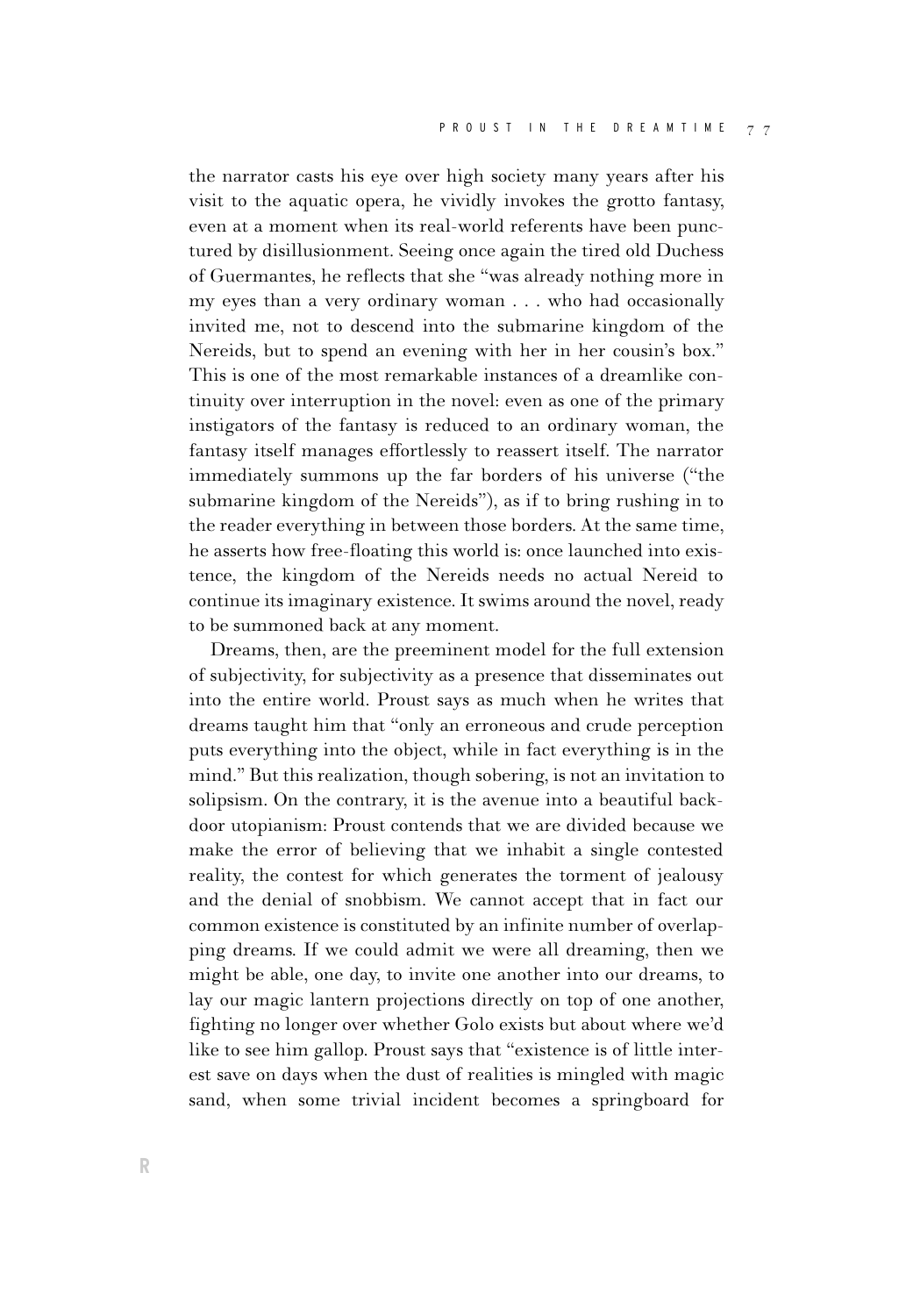romance. Then a whole promontory of the inaccessible world emerges from the twilight of dream and enters our life, our life in which, like the sleeper awakened, we actually see the people of whom we had come to believe that we should never see them save in our dreams.'' To embrace the dream of life is actually to touch life and its inhabitants more fully and sincerely than is possible through simple perception.

Proust thought, of course, that the main conduit for the sharing of dreams was art. Which is perhaps why he put the fullest statement of our obligations to dreaming, the Proustian manifesto for dreaming and living simultaneously, in the mouth of the painter Elstir, the most admirable artist in the novel:

When a mind has a tendency toward dreams, it's a mistake to shield it from them, to ration them. So long as you divert your mind from its dreams, it will not know them for what they are; you will be the victim of all sorts of appearances because you will not have grasped their true nature. If a little dreaming is dangerous, the cure for it is not to dream less but to dream more, to dream all the time. One must have a thorough understanding of one's dreams if one is not to be troubled by them; there is a way of separating one's dreams from one's life which so often produces good results that I wonder whether one oughtn't to try it just in case, simply as a preventative, as certain surgeons suggest that, to avoid the risk of appendicitis later on, we ought all to have our appendixes taken out when we're children.

 $($ In this passage, I have modified the Moncrieff-Kilmartin translation, which uses the word ''day-dream.'' Daydreams are perhaps meant here, but Proust uses only the word *rêve,* never *rêverie* or *songe.* The continuity, even confusion, between the two types of dreaming is surely intentional.) The artist must live in two modes at once: awake and in dream, each filling to the brim experience, separate and yet paradoxically cohabitating in the same space.

In its concern for memory, Proust's great novel points backward. Not only backward in the narrator's own life, but also back to a long European tradition of privileging the role of memory in literature, beginning, in its modern form, with Rousseau and